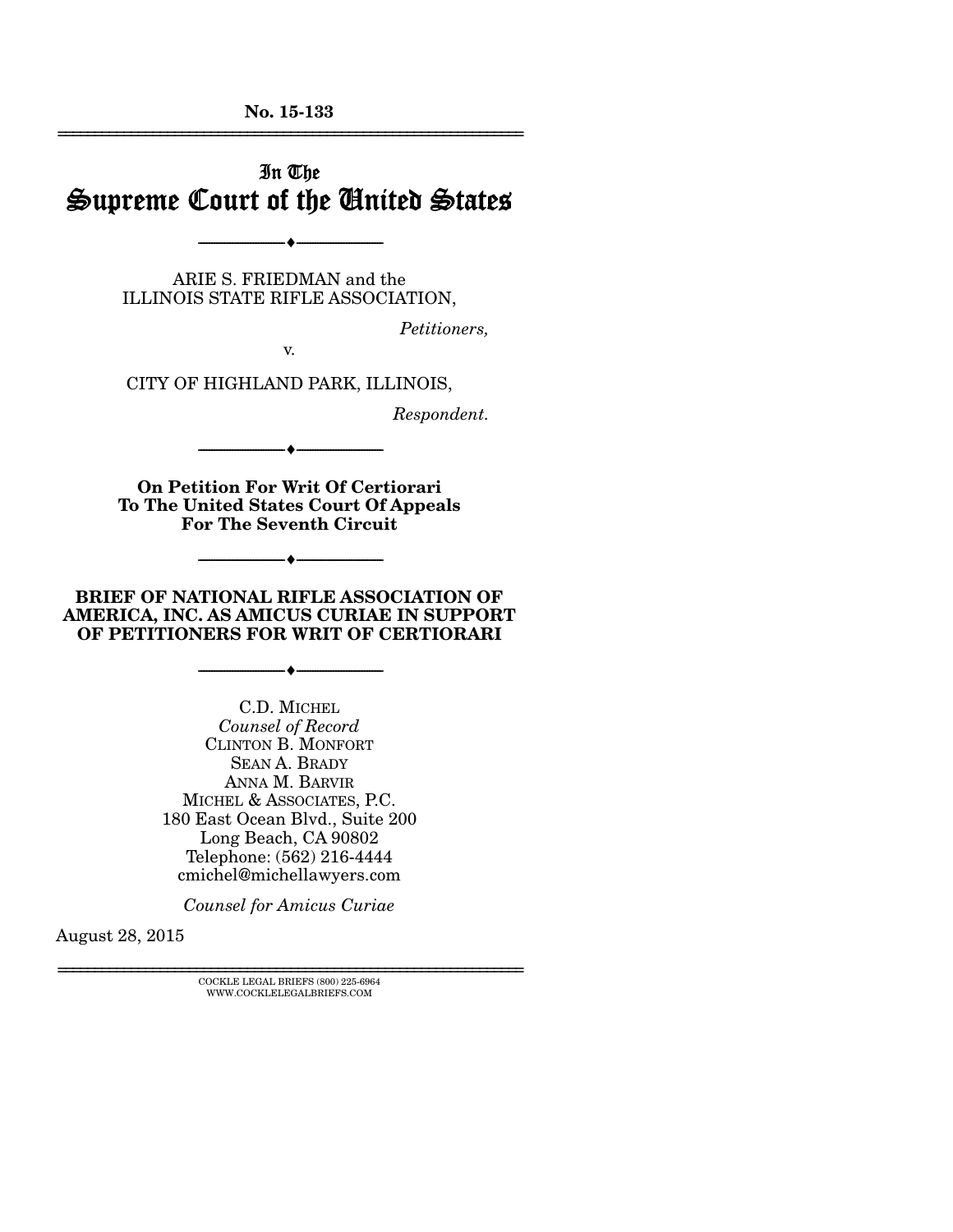# TABLE OF CONTENTS

# Page

|                                                                                                                                                                                                                              | iii            |
|------------------------------------------------------------------------------------------------------------------------------------------------------------------------------------------------------------------------------|----------------|
| Amicus Curiae Statement of Interest                                                                                                                                                                                          | 1              |
|                                                                                                                                                                                                                              | 1              |
|                                                                                                                                                                                                                              | $\overline{2}$ |
| Firearms Commonly Kept for Lawful Pur-<br>Ι.<br>poses by Responsible, Law-Abiding Citi-                                                                                                                                      | $\overline{2}$ |
| A. The City's Ban on Firearms Protected<br>by the Second Amendment Is Neces-<br>sarily Invalid Under Any Level of Ju-                                                                                                        | 3              |
| Protected Firearms Cannot Be Banned<br>B.<br>Simply Because They Function More                                                                                                                                               | 9              |
| II.<br>Judge Easterbrook's Approach Conflicts<br>with Precedent of This Court, Ultimately<br>Culminating in a Test That Would Unravel<br>the Bill of Rights by Justifying Infringe-<br>ments That Make the Public Feel Safer | 12             |
| The Prohibited Firearms and Features Are<br>III.<br>Hugely Popular for Self-Defense and Other<br>Lawful Purposes Because They Offer<br>Greater Accuracy, Reliability, Overall Prac-                                          | 18             |
| A. The Prohibited Firearms Provide Greater                                                                                                                                                                                   | 18             |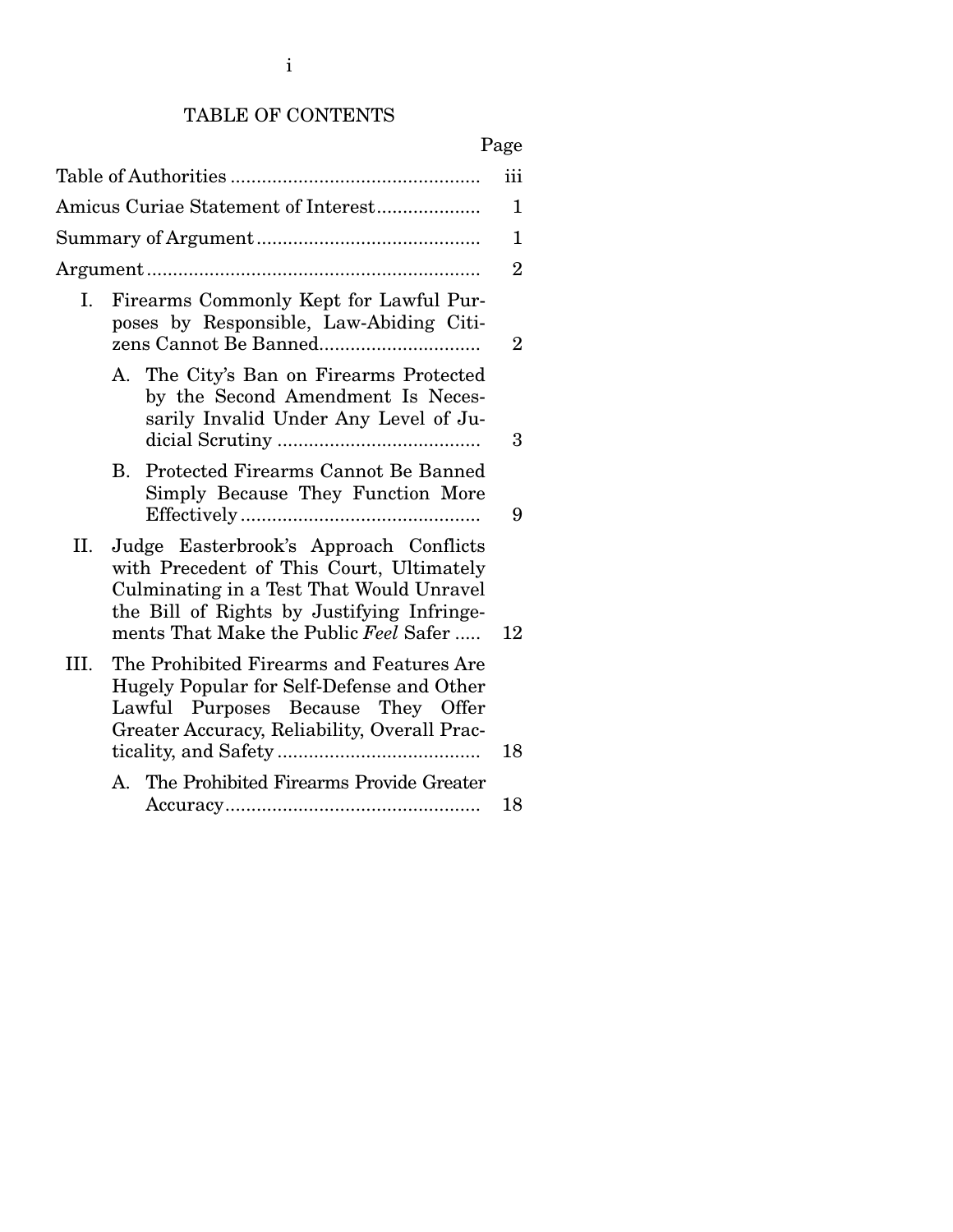# TABLE OF CONTENTS – Continued

|            |                                                                               | Page |
|------------|-------------------------------------------------------------------------------|------|
|            | B. The Prohibited Firearms Are Extremely                                      | 21   |
|            | C. The Prohibited Firearms Are Highly<br>Versatile, Practical, and Affordable | 22   |
|            | D. The Prohibited Firearms Are Among<br>the Safest on the Civilian Market     | 26   |
| Conclusion |                                                                               |      |

ii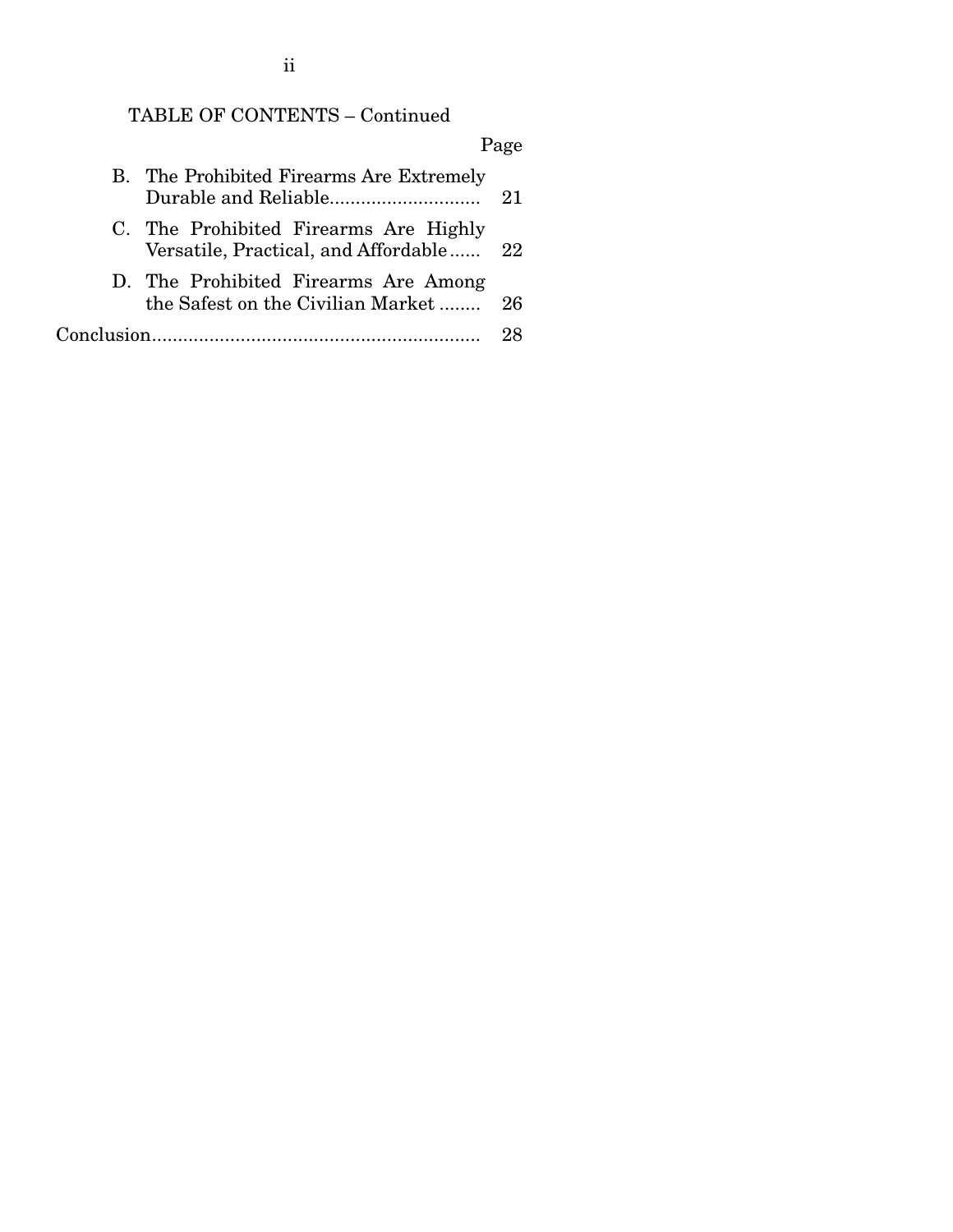TABLE OF AUTHORITIES

# Page

# CASES

| Burkhart v. Saxbe, 448 F. Supp. 588 (E.D. Pa.<br>1978) aff'd in part sub nom. Forsyth v.<br>Kleindienst, 599 F.2d 1203 (3d Cir. 1979)7 |
|----------------------------------------------------------------------------------------------------------------------------------------|
| District of Columbia v. Heller, 554 U.S. 570                                                                                           |
| Friedman v. City of Highland Park, 784 F.3d                                                                                            |
| Griswold v. Connecticut, 381 U.S. 479 (1965) 6                                                                                         |
| Lamont v. Postmaster General, 381 U.S. 301                                                                                             |
| $McCullen$ v. $Coakley$ , __ U.S. __, 134 S. Ct.                                                                                       |
| McCutcheon v. Fed. Election Comm'n, __ U.S.                                                                                            |
|                                                                                                                                        |
| Planned Parenthood of Southeastern Pa. v. Casey,                                                                                       |
|                                                                                                                                        |
| Teterud v. Burns, 522 F.2d 357 (8th Cir. 1975)15                                                                                       |
| United States v. Miller, 307 U.S. 174 (1939) 5, 13                                                                                     |
| Ward v. Rock Against Racism, 491 U.S. 781                                                                                              |

iii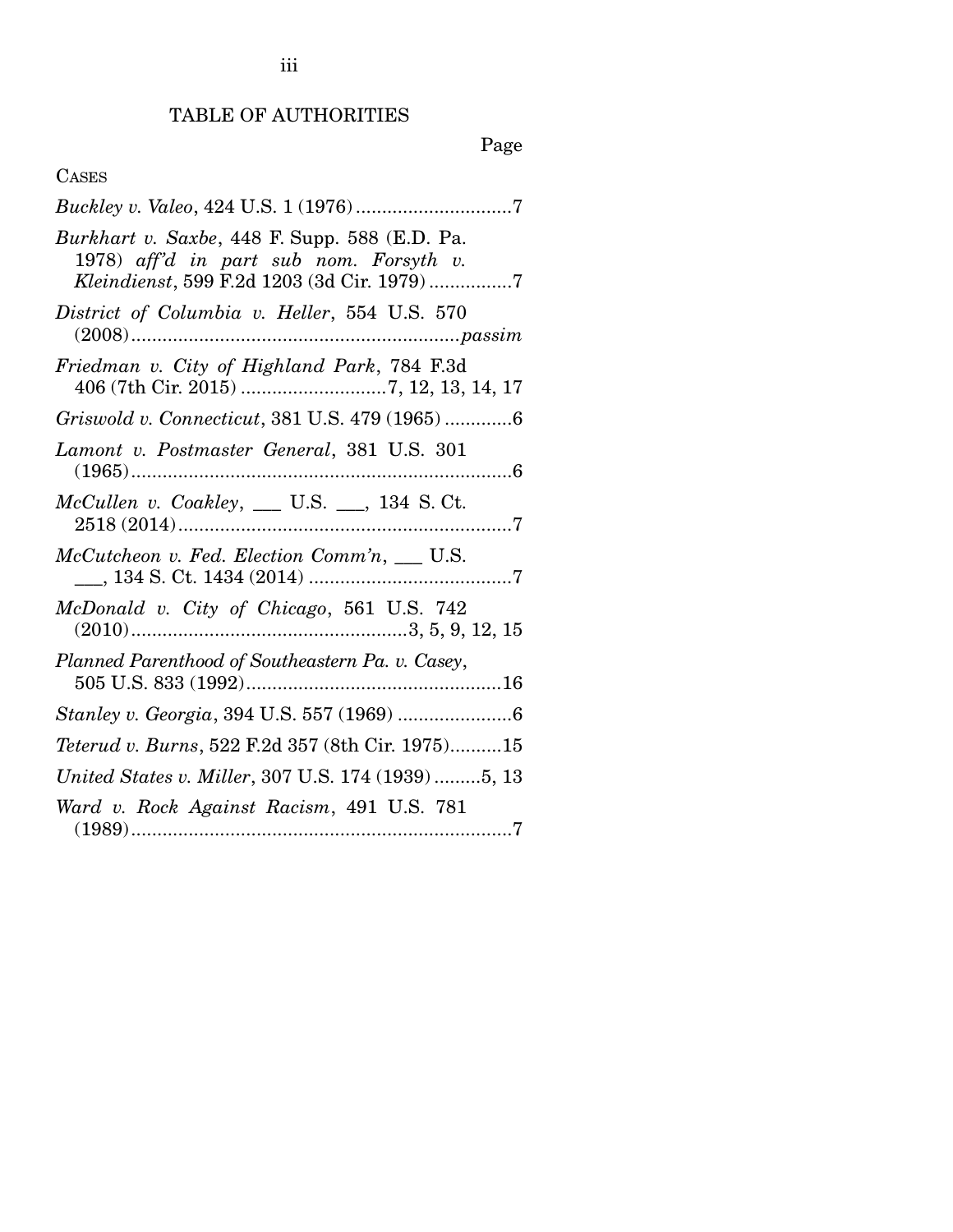$iv$ 

# TABLE OF AUTHORITIES - Continued

Page

## **CONSTITUTIONAL PROVISIONS**

### **STATUTES**

| Highland Park, Ill., City Code (2013) |  |
|---------------------------------------|--|
|                                       |  |
|                                       |  |
|                                       |  |
|                                       |  |
|                                       |  |
|                                       |  |
|                                       |  |
|                                       |  |
|                                       |  |
|                                       |  |
|                                       |  |
|                                       |  |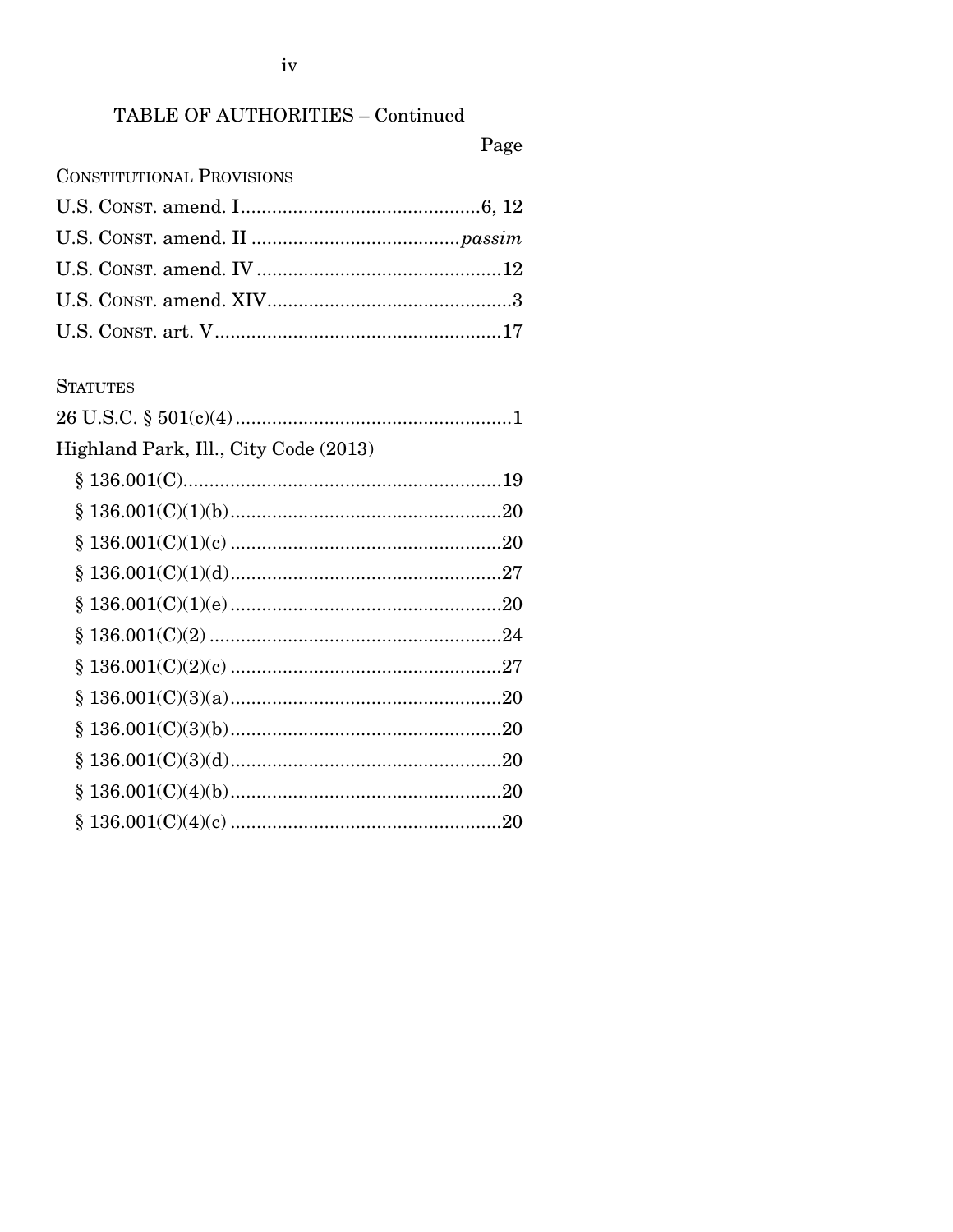Page

## OTHER AUTHORITIES

| 92 FS, Beretta, http://www.beretta.com/en-us/                                                                                                                                                                                         |
|---------------------------------------------------------------------------------------------------------------------------------------------------------------------------------------------------------------------------------------|
| American Rifleman Staff, The AR for Home<br>Defense: One Expert's Opinion, Am. Rifleman<br>(May 26, 2015), http://www.americanrifleman.<br>org/articles/2015/5/26/the-ar-for-home-defense-                                            |
| Appellants' Appendix, Friedman v. City of<br>Highland Park, 784 F.3d 406 (7th Cir. 2015)                                                                                                                                              |
| Brad Fitzpatrick, G&A Perspective: Why the<br>Mossberg 500 Is the Best Home Defense Shot-<br>gun of All Time, Guns & Ammo (Oct. 21,<br>2013), http://www.gunsandammo.com/personal-<br>defense/ga-perspectives-mossberg-500-best-home- |
| Brownells Catalog (Brownells, 68th ed. 2015)23, 24                                                                                                                                                                                    |
| Chris Eger, The Winchester Model 12 Shotgun:<br>Once Loved, Now Forgotten, Guns.com (May<br>31, 2013), http://www.guns.com/2013/05/31/the-<br>winchester-model-12-shotgun-once-loved-now-                                             |
| Criminal Victimization in the United States,<br>2008 Statistical Tables, National Crime Vic-<br>timization Survey, Bureau of Justice Statis-<br>tics (2010), http://bjs.gov/content/pub/pdf/cvus08.                                   |
|                                                                                                                                                                                                                                       |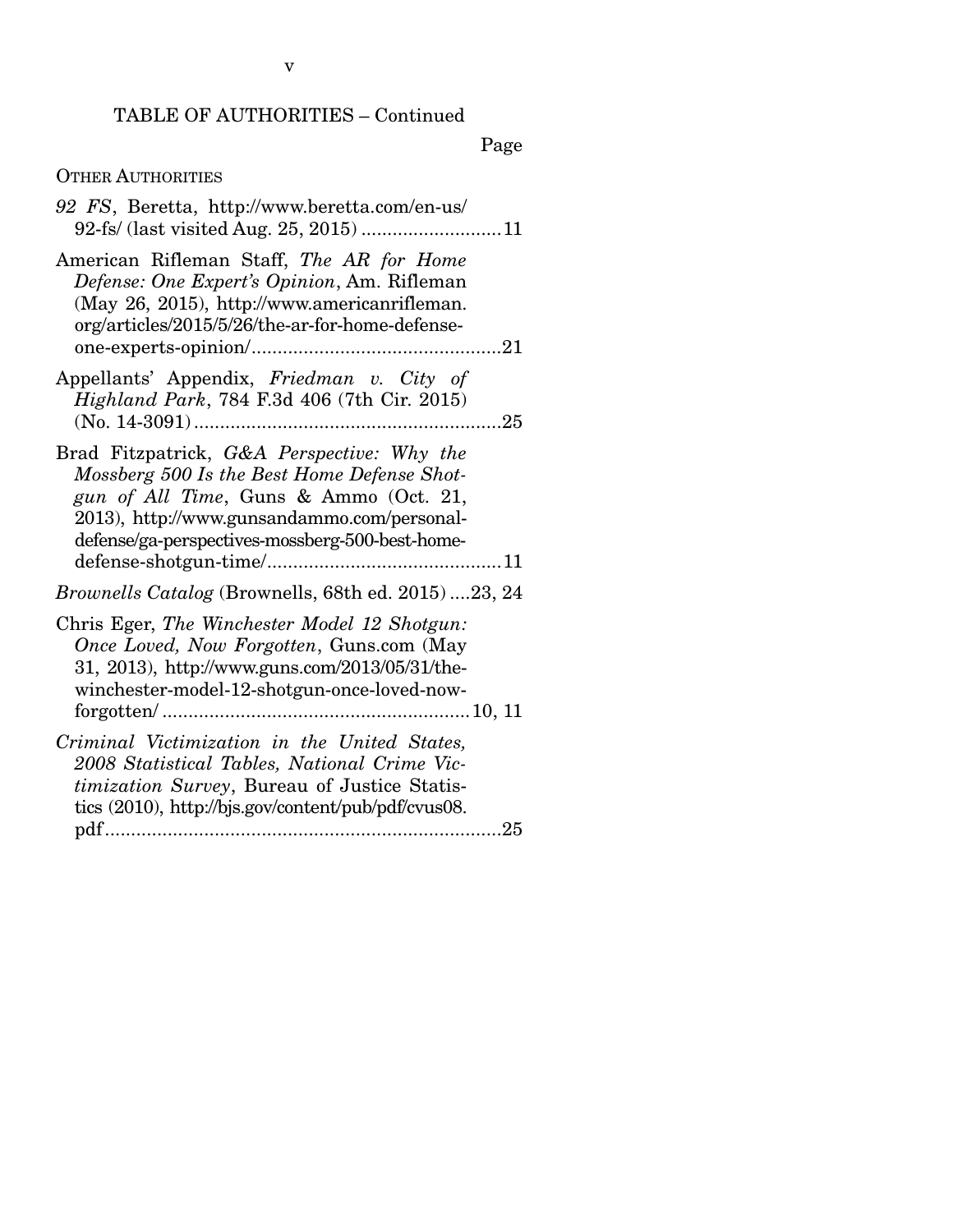vi

# TABLE OF AUTHORITIES – Continued

# Page

| David B. Kopel, Rational Basis Analysis of "As-<br>sault Weapon" Prohibition, 20 J. Contemp. L.                                                                                                                                                                                    |
|------------------------------------------------------------------------------------------------------------------------------------------------------------------------------------------------------------------------------------------------------------------------------------|
| David E. Petzal, The 50 Best Guns of All Time,<br>Field & Stream, http://www.fieldandstream.<br>com/node/1005010586 (last visited Aug. 25,                                                                                                                                         |
| Declaration of Massad Ayoob in Support of<br>Motion for Preliminary Injunction, Fyock v.<br>City of Sunnyvale, 25 F.Supp.3d 1267 (N.D.                                                                                                                                             |
| Hi-Point Firearms, http://www.hi-pointfirearms.<br>com/Hi-Point-carbines/9MM_carbine.html (last                                                                                                                                                                                    |
| Julian S. Hatcher, Book of Garand 251 (Canton                                                                                                                                                                                                                                      |
| Patrick Mott, In Defense of the AK-47: The<br>Controversial Weapon, Like Other Semiau-<br>tomatics, Is Actually Precise and Durable<br>and Has Nostalgic Appeal, Owners Say, L.A.<br>Times, Feb. 24, 1989, http://articles.latimes.<br>com/1989-02-24/news/vw-154_1_semiautomatic- |
| Patrick Sweeney, Guide to Gun Metal, Rifle-<br>Shooter (Dec. 29, 2011), http://www.rifleshooter<br>mag.com/rifles/ar-15/guide-to-gun-metal/22                                                                                                                                      |
| Response Brief for Defendant-Appellee, Fried-<br>man v. City of Highland Park, 784 F.3d 406                                                                                                                                                                                        |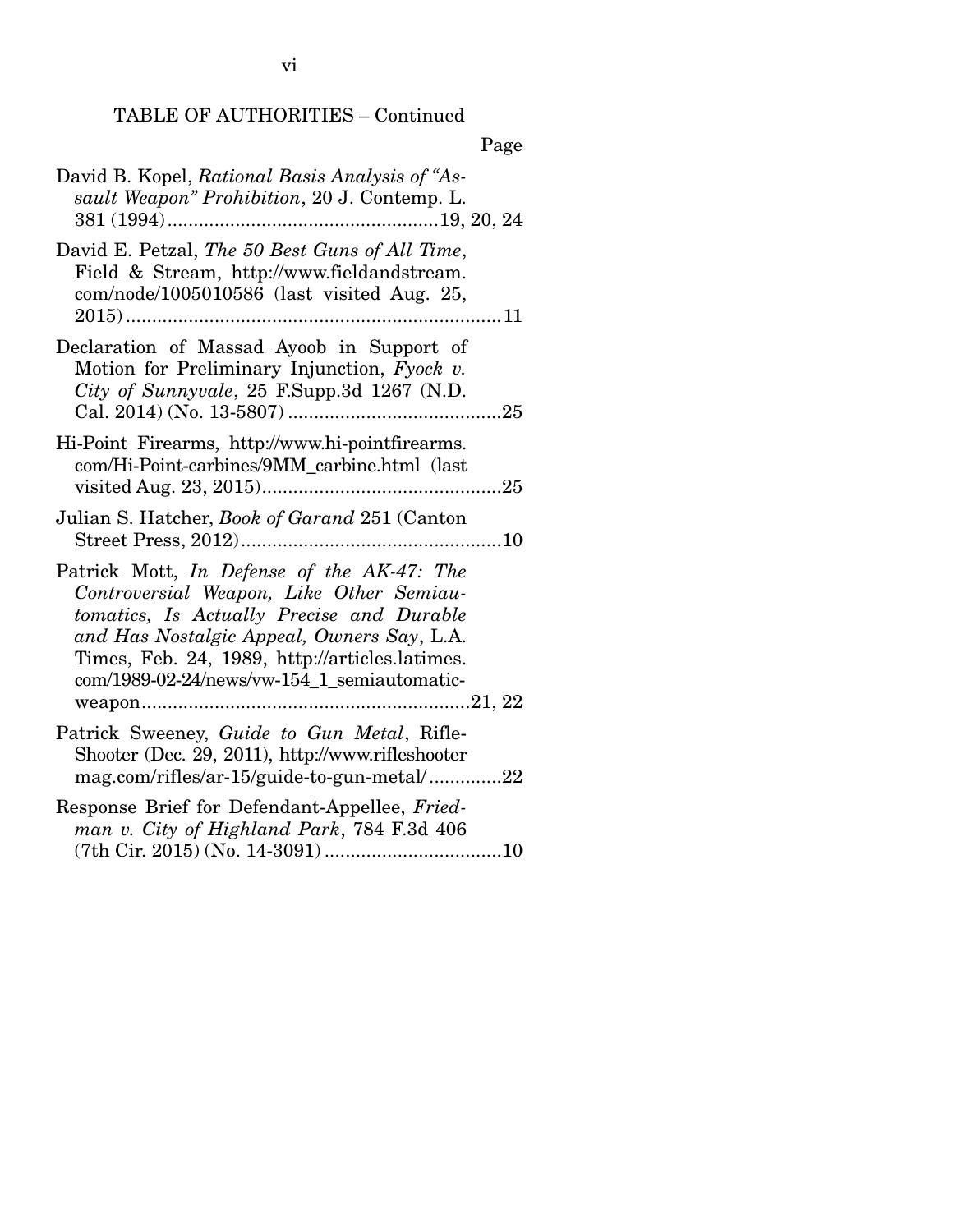TABLE OF AUTHORITIES – Continued

# Page

| Shelby Murdoc, .22 Conversion Kits for the<br><b>Budget Minded, Shooting Sports Retailer (June</b><br>30, 2015), http://www.shootingsportsretailer.<br>com/2015/06/30/22-conversion-kits-budget-minded/26                                  |
|--------------------------------------------------------------------------------------------------------------------------------------------------------------------------------------------------------------------------------------------|
| Sporting Arms and Ammunition Manufactur-<br>er's Institute, Non-Fiction Writer's Guide – A<br>Writer's Resource to Firearms and Ammuni-                                                                                                    |
| The Federalist No. 22 (Alexander Hamilton)17                                                                                                                                                                                               |
| The Federalist No. 29 (Alexander Hamilton)15                                                                                                                                                                                               |
| The History of the 1911 Pistol, Browning (Jan.<br>24, 2011), http://www.browning.com/library/                                                                                                                                              |
| Tom McHale, Surplus Ammo: Shooting a Little<br>Bit of History – Literally, Ammoland Shoot-<br>ing Sports News (July 15, 2014), http://www.<br>ammoland.com/2014/07/surplus-ammunition-<br>shooting-a-little-bit-of-history-literally/#axzz |
| Windham Weaponry Carbon Fiber SRC AR-15,<br>Tactical-Life (Oct. 8, 2013), http://www.tactical-<br>life.com/firearms/windham-weaponry-carbon-<br>fiber-src-ar-15/#windham-weaponry-carbonfiber 22                                           |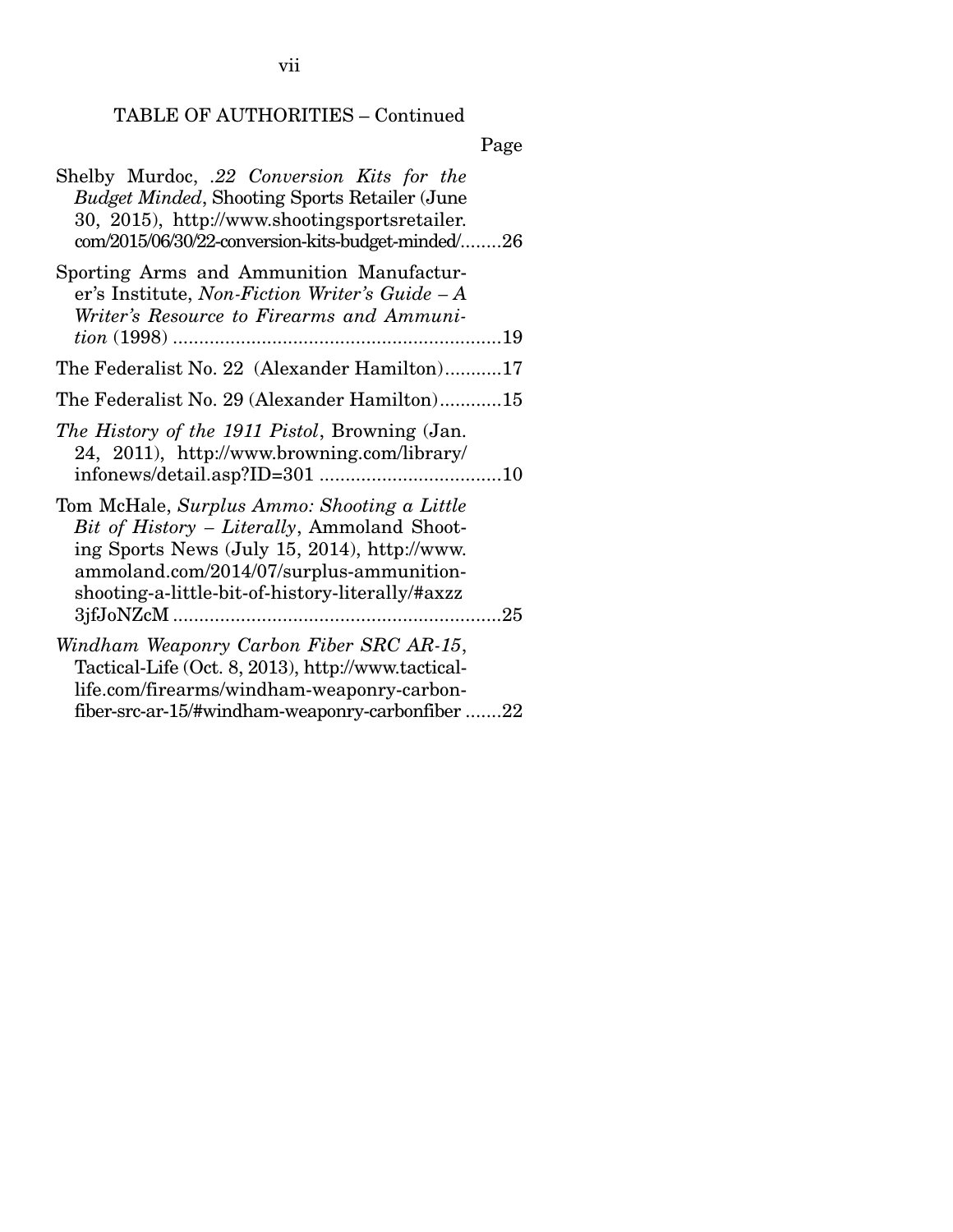#### **AMICUS CURIAE STATEMENT OF INTEREST**<sup>1</sup>

The National Rifle Association of America, Inc. ("NRA") is a nonprofit, voluntary membership corporation qualified as tax-exempt under 26 U.S.C.  $§ 501(c)(4)$  with its headquarters in Fairfax, Virginia. Founded in 1871, the NRA is America's foremost and oldest civil rights organization and defender of Second Amendment rights. Its approximately five million members are individual Americans bound together by a common desire to ensure the preservation of the Second Amendment right to keep and bear arms.

 The NRA has a particular interest in this case, as the courts below improperly upheld a prohibition on common, constitutionally protected arms.

#### **SUMMARY OF ARGUMENT**

--------------------------------- ---------------------------------

 This case should have turned on a simple premise. Firearms that are commonly chosen by law-abiding citizens for lawful purposes cannot be banned. While some contours of the Second Amendment have been left to future evaluation, at least this much is clear from recent decisions by this Court.

<sup>&</sup>lt;sup>1</sup> It is hereby certified that no counsel for a party authored this brief in whole or in part; and that no person other than Amicus Curiae, its members, or counsel made a monetary contribution to its preparation or submission. Council of record for all parties received timely notice of Amicus Curiae's intent to file and have consented to this filing.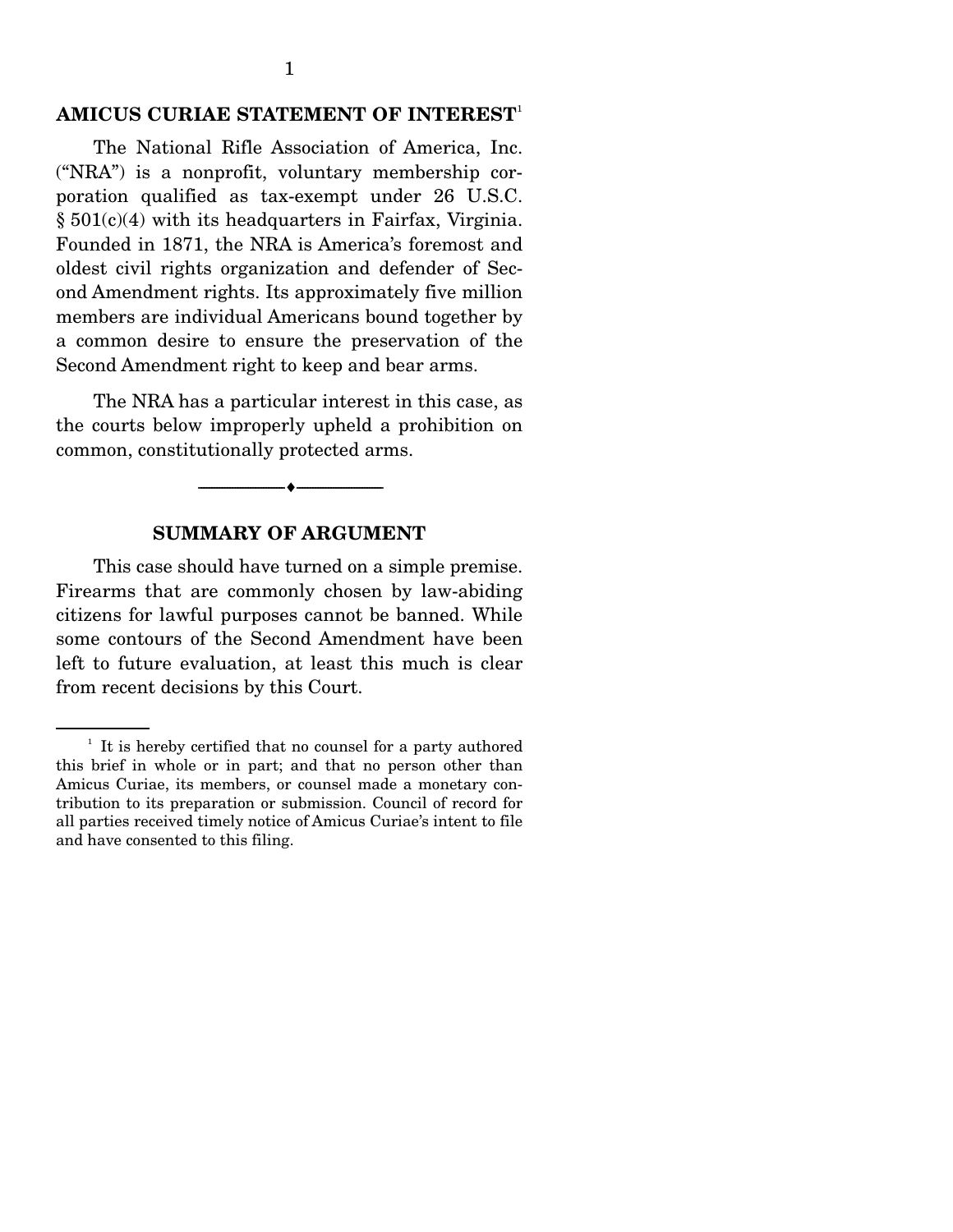A divided panel boldly ignored these precedents, upholding an outright ban on firearms and magazines that are hugely popular for self-defense and other lawful purposes. In doing so, the majority substituted its judgment in place of this Court's – as well as the constitutional choices of the American public – by fabricating a series of tests that ultimately authorize the government to ban common firearms if it might make the public "*feel* safer."

 Left standing, the majority's opinion would threaten not only the sustainability of the Second Amendment, but also a vibrant Bill of Rights meant to safeguard individual rights against government overreach and public sentiment. Intervention by the Court is critical to reverse this error that ultimately led the majority to uphold a complete ban on firearms that are widely preferred because they are extremely accurate, reliable, and versatile – and among the safest on the civilian market.

#### **ARGUMENT**

--------------------------------- ---------------------------------

#### **I. Firearms Commonly Kept for Lawful Purposes by Responsible, Law-Abiding Citizens Cannot Be Banned**

 Highland Park has second-guessed the judgment of millions of law-abiding citizens across the United States by deeming popular semi-automatic firearms and magazines to be unfit for civilian use. But the Second Amendment forbids the City from making this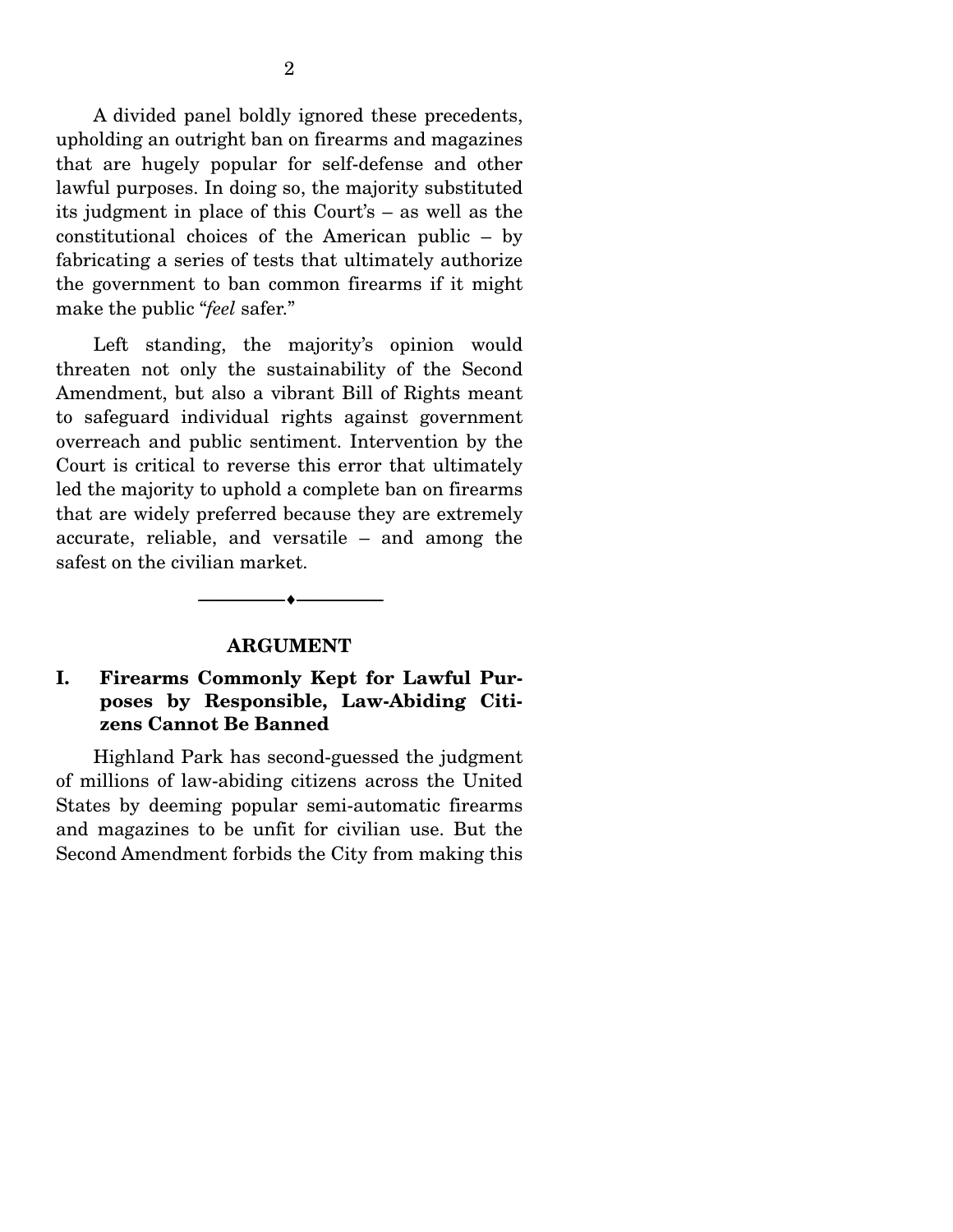policy choice. The firearms and magazines it prohibits are "arms protected by the Second Amendment." *District of Columbia v. Heller*, 554 U.S. 570, 623 (2008). Thus, they cannot be banned. When the Second Amendment "right *applies* to" certain types of firearms, "citizens *must* be permitted to use [them] for the core lawful purpose of self-defense." *McDonald v. City of Chicago*, 561 U.S. 742, 767-68 (2010) (emphases added) (quotation marks omitted).

### **A. The City's Ban on Firearms Protected by the Second Amendment Is Necessarily Invalid Under Any Level of Judicial Scrutiny**

 This Court recently confirmed that the Second Amendment protects a fundamental, individual right to keep and bear arms that, by virtue of the Fourteenth Amendment, state and local governments are bound to respect. *Heller*, 554 U.S. at 581; *McDonald*, 561 U.S. at 750, 766. It follows that there are certain "instruments that constitute bearable arms," *Heller*, 554 U.S. at 582, that law-abiding citizens have an inviolable right to possess and use. Indeed, the constitution protects firearms "of the kind in common use . . . for lawful purposes like self-defense." *Id*. at 624. Conversely, it "does not protect those weapons not typically possessed by law-abiding citizens for lawful purposes." *Id*. at 625. Put another way, the Second Amendment does not protect arms "that are highly unusual in society at large," *id*. at 627, but it definitively protects those in common use for lawful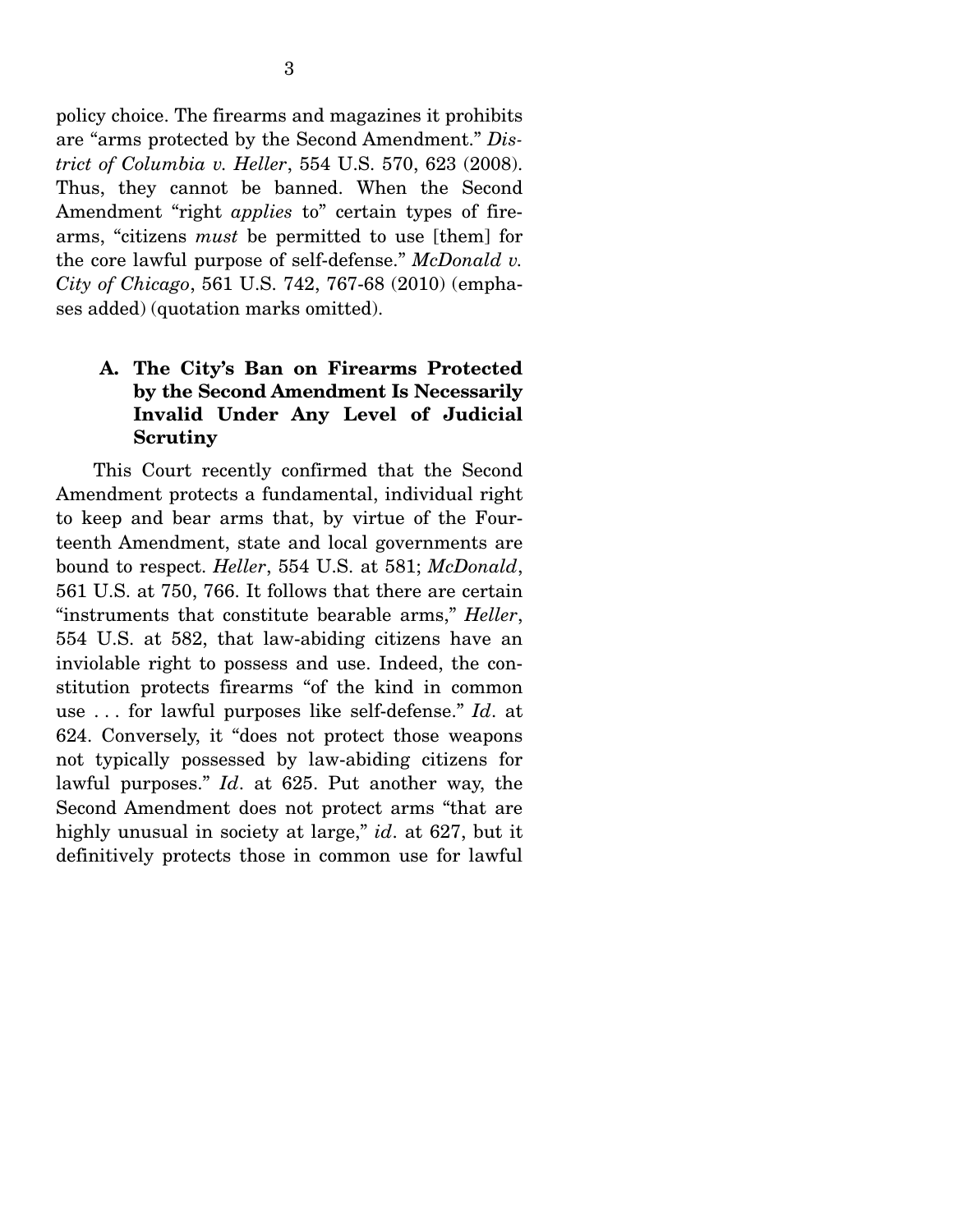purposes, *id*. at 624. This distinction is fairly supported by the historical prohibition on carrying "dangerous and unusual weapons." *Id*. at 627.

 As Petitioners correctly explain, the banned semi-automatic firearms and magazines are far from unusual. Pet. Writ Cert. at 9-11, 19-20, 29. Millions of Americans possess them for lawful purposes, including the core lawful purpose of self-defense. *Id*. Constitutional protection for these arms is thus secure, and the City's complete prohibition on their use is necessarily incompatible with the Second Amendment.

*Heller* confirms this implication of the constitutional text. There, the Court held that the Second Amendment "*elevates above all other interests* the right of law-abiding, responsible citizens to use *arms*  in defense of hearth and home." *Heller*, 554 U.S. at 635 (emphases added). After finding that handguns are protected "arms" within the meaning of the Second Amendment, the Court concluded without pause that D.C.'s ban was irreconcilable with the Second Amendment. While the Court noted that the handgun ban would fail "any of the standards of scrutiny that we have applied to enumerated constitutional rights," *id.* at 628, it made a point of not applying any of those standards. That the Court did so is unsurprising – for the Second Amendment would mean little if the application of a particular test might permit the government to ban the very firearms the Second Amendment protects.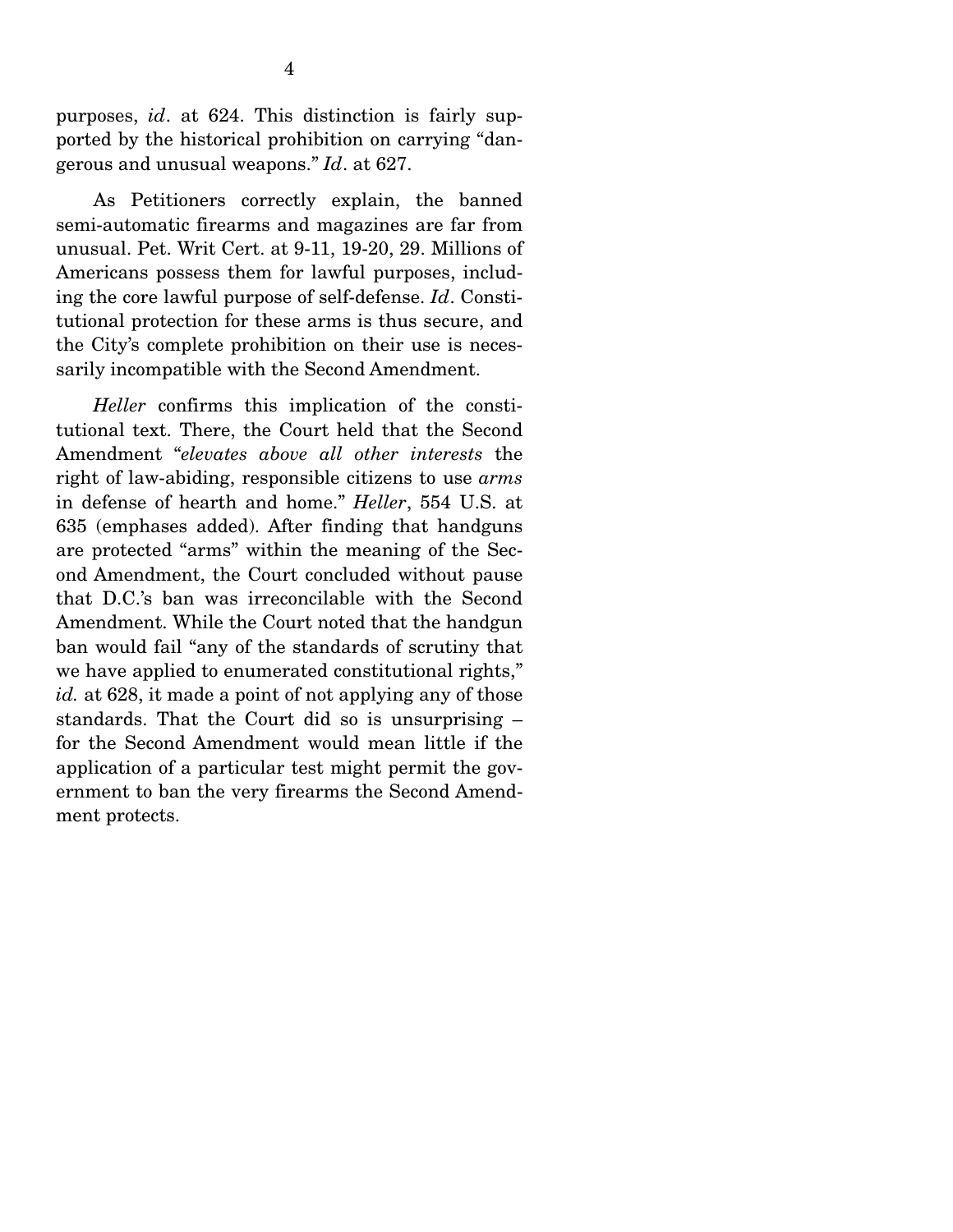Under *Heller*, the only thing to be done to resolve a challenge to a flat ban on certain firearms is to determine whether they are protected by the Second Amendment. Any further evaluation of allegedly competing public policy considerations is foreclosed by the constitutional text. That text is the "very *product*  of an interest-balancing by the people," *id*. at 635, and "[t]he very enumeration of the right [to keep and bear arms] takes out of the hands of government . . . the power to decide on a case-by-case basis whether the right is *really worth* insisting upon," *id*. at 634.

 In line with *Heller*, the Court's analysis of restrictions on certain types of firearms in other cases have similarly turned on whether they enjoyed constitutional protection. In *McDonald*, the Court struck down another handgun ban, explaining that, "in *Heller*, ... we found that [the Second Amendment] right *applies* to handguns.... Thus, we concluded, citizens *must* be permitted to use handguns for the core lawful purpose of self-defense." *McDonald*, 561 U.S. at 767-68 (brackets and quotation marks omitted) (emphasis added). Conversely, in *United States v. Miller*, 307 U.S. 174 (1939), the Court found that "the type of weapon at issue was not eligible for Second Amendment protection," *Heller*, 554 U.S. at 622 (emphasis omitted), because short-barreled shotguns were not commonly kept for lawful purposes by responsible, law-abiding citizens, *see Miller*, 307 U.S. 174. This test is what harmonizes the Second Amendment cases decided by the Court.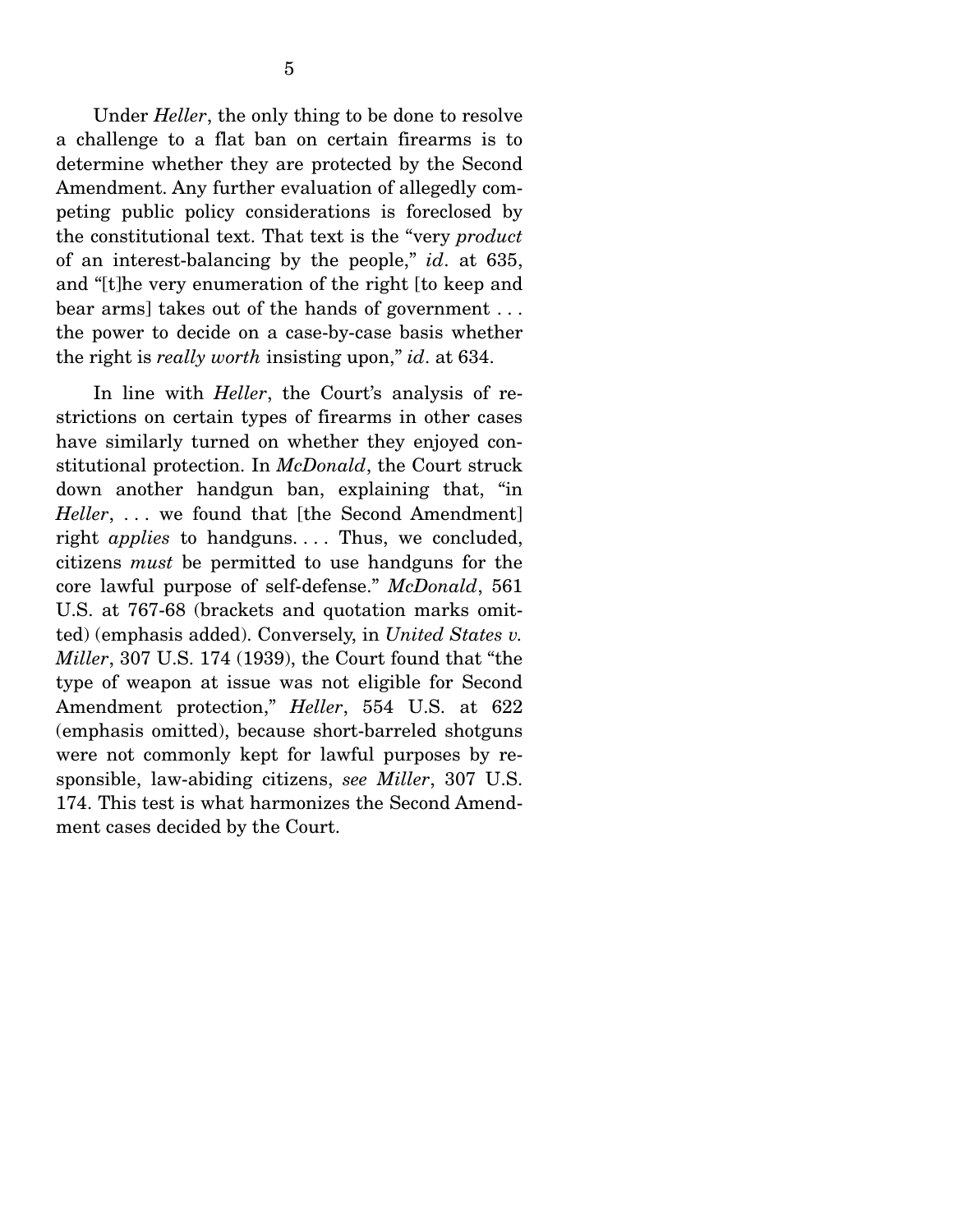The Court's treatment of restrictions on certain firearms is also consistent with its approach to evaluating bans in other constitutional rights contexts. Even where there might be potential for future harm to the public, the Court has long found it appropriate to strike heavy restrictions on protected conduct without resort to a particular level of scrutiny.

 For example, in *Stanley v. Georgia* the Court simply concluded that "the State may no more prohibit mere possession of obscene matter on the ground that it may lead to antisocial conduct than it may prohibit possession of chemistry books on the ground that they may lead to the manufacture of homemade spirits." 394 U.S. 557, 567 (1969). The Court similarly invalidated as a violation of the First Amendment a restriction on access to materials deemed "communist political propaganda." *Lamont v. Postmaster General*, 381 U.S. 301 (1965). And even absent any specific enumerated right, this Court has found flat bans on certain contraceptives are necessarily unconstitutional. *Griswold v. Connecticut*, 381 U.S. 479 (1965). These restrictions, like Highland Park's blanket prohibition, are *per se* unconstitutional.

 But even if the majority in this case declined to categorically invalidate the ban, it should have found the law unconstitutional under either strict or intermediate scrutiny. Indeed, recent authority from the Court affirms that under either standard the government bears the distinct burden of establishing that its chosen means are narrowly drawn to further its objectives without unnecessarily infringing upon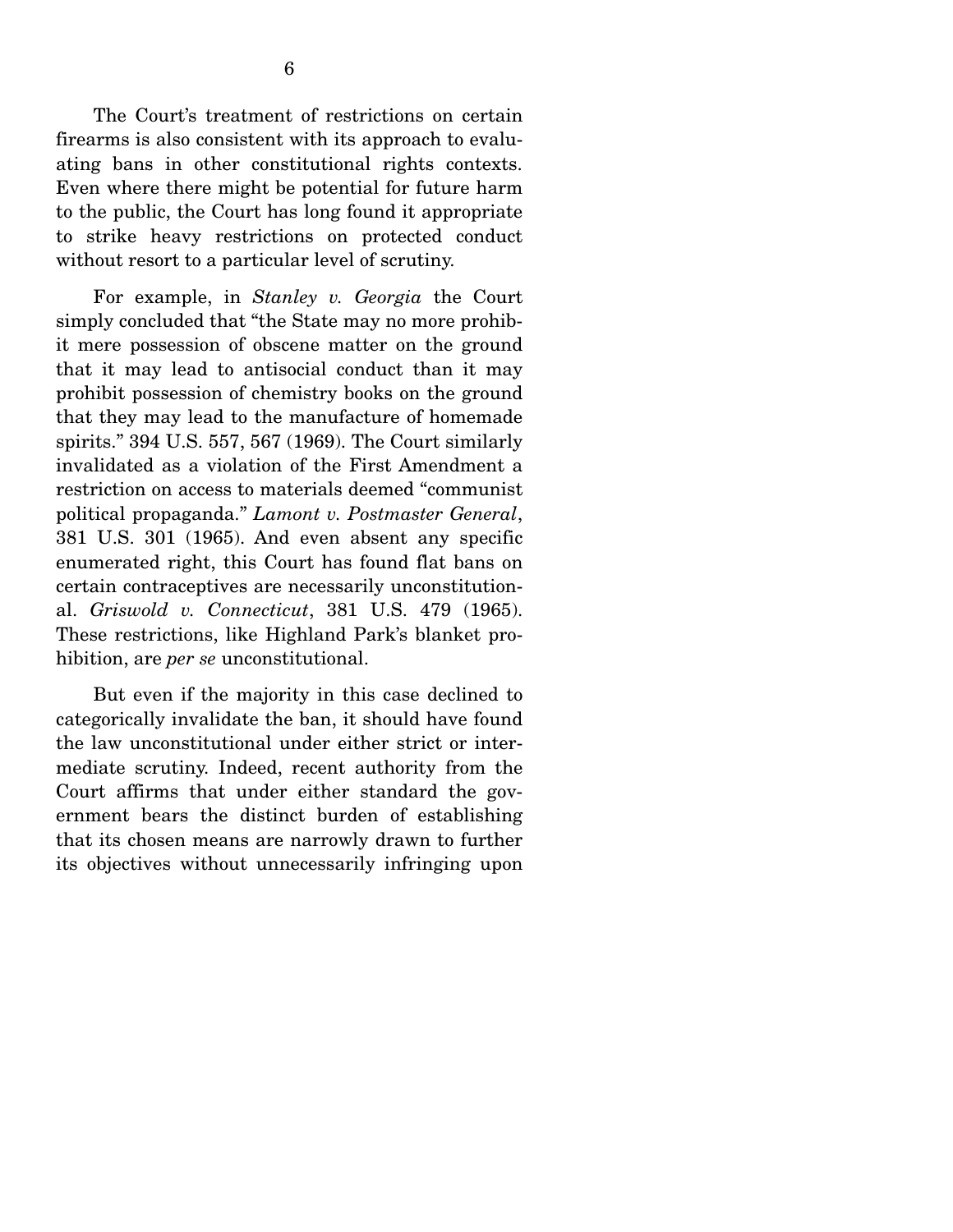constitutional rights. *McCutcheon v. Fed. Election Comm'n*, \_\_\_ U.S. \_\_\_, 134 S. Ct. 1434, 1456-57 (2014) (quoting *Buckley v. Valeo*, 424 U.S. 1, 25 (1976)); *see McCullen v. Coakley*, \_\_\_ U.S. \_\_\_, 134 S. Ct. 2518, 2530 (2014) (confirming that even under intermediate scrutiny, narrow tailoring forbids the government from burdening substantially more protected conduct than necessary); *see also Ward v. Rock Against Racism*, 491 U.S. 781, 782-83 (1989).

 By any measurement, Highland Park's approach to regulating the protected firearms goes too far. The "ordinance serves as the bluntest of instruments, banning a class of weapons outright, and restricting the rights of its citizens to select the means by which they defend their homes and families." *Friedman v. City of Highland Park*, 784 F.3d 406, 419 (7th Cir. 2015) (Manion, J., dissenting). No doubt, Highland Park has an interest in preventing the prohibited firearms, and all other constitutionally protected arms, from being misused by criminals. But it may not attempt to further that objective by extinguishing the rights of law-abiding citizens to possess them for lawful purposes.

 It is no answer to ban protected firearms because they might on occasion be used for an unlawful purpose. *Abusus non tollit usum* – abuse is not a valid argument against proper use. As this Court made clear in *Heller*, there is a presumption in favor of the lawful, constitutional exercise of the right. 554 U.S. at 636. There, D.C. sought to ban handguns for the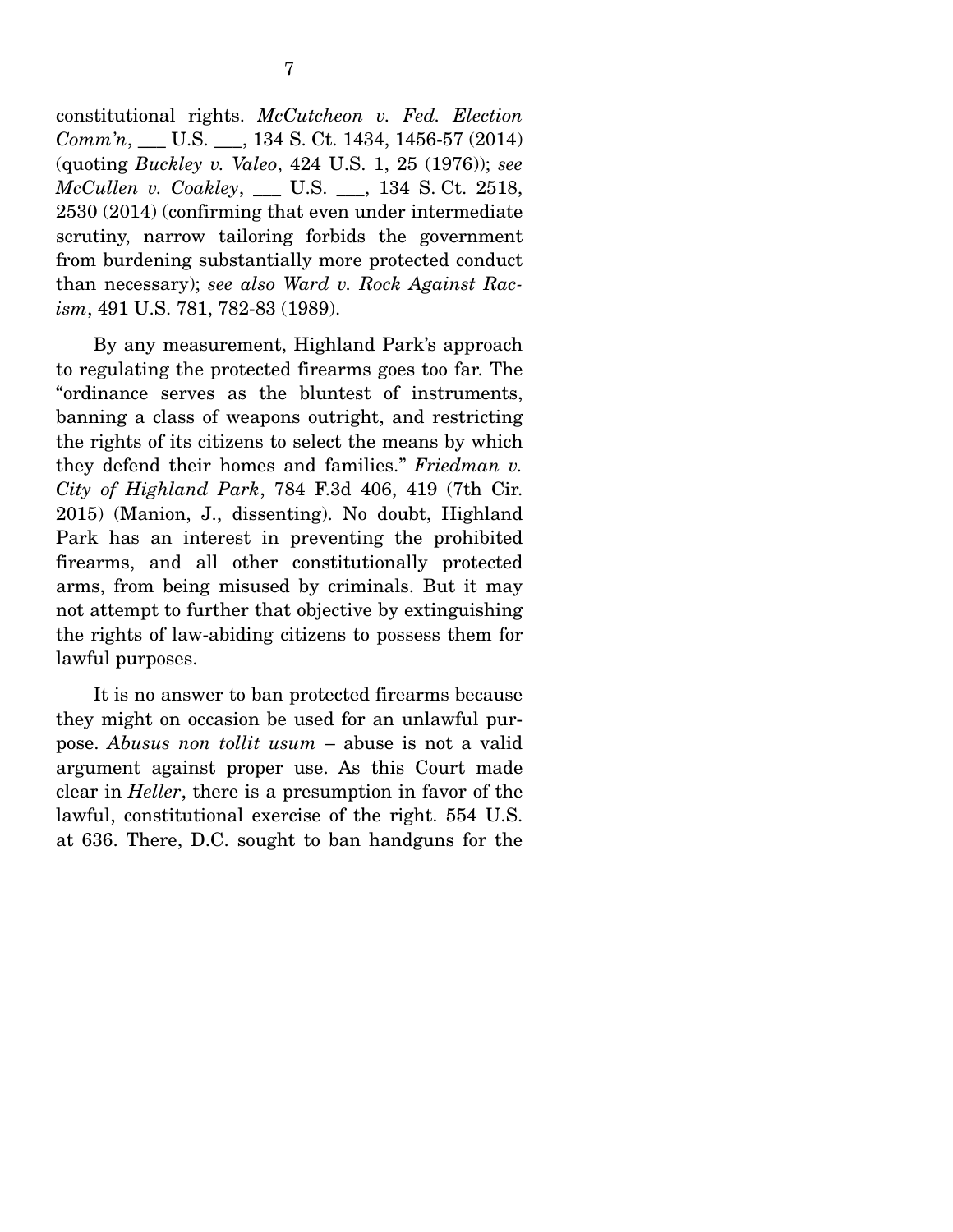same reasons Highland Park bans common rifles and magazines – to decrease criminal misuse and prevent injuries involving those firearms through decreased availability. *Id*. at 681-82, 693-96 (Breyer, J., dissenting). Despite these interests, the Court concluded that D.C.'s approach to regulating handguns was plainly impermissible under any standard applied to enumerated rights. *Id*. at 628-29 (maj. op.).

 If the D.C. handgun ban could not pass heightened scrutiny, it follows that Highland Park's ban on a large class of protected firearms and magazines cannot survive such scrutiny either. For if prohibiting law-abiding citizens from acquiring or possessing protected firearms in their homes were a valid means of reducing criminal access and misuse, *Heller* would have been decided differently. But despite the widespread criminal use of handguns and the government's compelling interest in keeping these easily concealed firearms out of the hands of criminals, *Helle*r instructs that a ban on the possession of those protected arms by the law-abiding lacks the required fit under either strict or intermediate scrutiny. *Id*.

 In sum, this Court's precedent establishes that Highland Park's ban is unconstitutional. Because the Second Amendment right *applies* to the common semi-automatic firearms and magazines the City targets, they *cannot* be banned.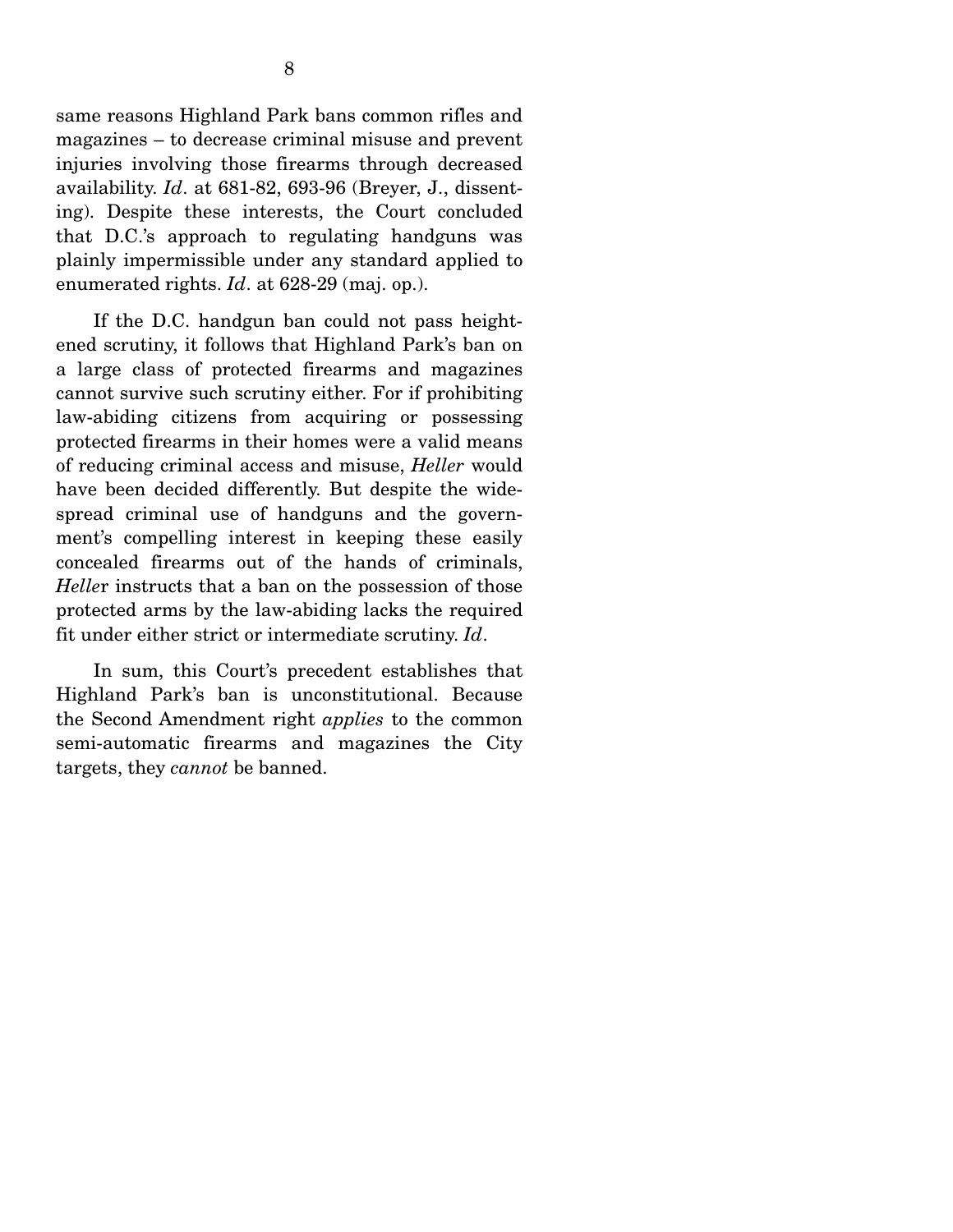#### **B. Protected Firearms Cannot Be Banned Simply Because They Function More Effectively**

 Just as it is no answer to ban protected firearms because they might sometimes be misused by criminals, Highland Park cannot ban them because they are *too good* at what they are supposed to do. Broken down to its most basic function, a firearm is a tool that is designed to leverage force. And millions of Americans prefer the prohibited firearms because they more effectively leverage force due to their increased accuracy, reliability, versatility, and safety. Pet. Writ Cert. at 9-11, 19-20, 29; *infra* pp. 17-27. The fact that the prohibited firearms perform better cannot be a justification for their confiscation.

 But here, the City has done precisely that – effectively banning modern designs that make a firearm easier and safer to use in a self-defense emergency, simply because they might also function better in the hands of a criminal. The City thus inherently promotes the use of less effective firearms that are more difficult to operate. If Highland Park were permitted to ban firearms on this basis, the result, followed to its natural conclusion, would be that law-abiding citizens are reduced to relying upon outmoded, less effective firearms for self-defense in the home, a result that is incompatible with this Court's holdings in *Heller* and *McDonald*.

 Similarly, the fact that common firearms are also used by the military (or in the case of the banned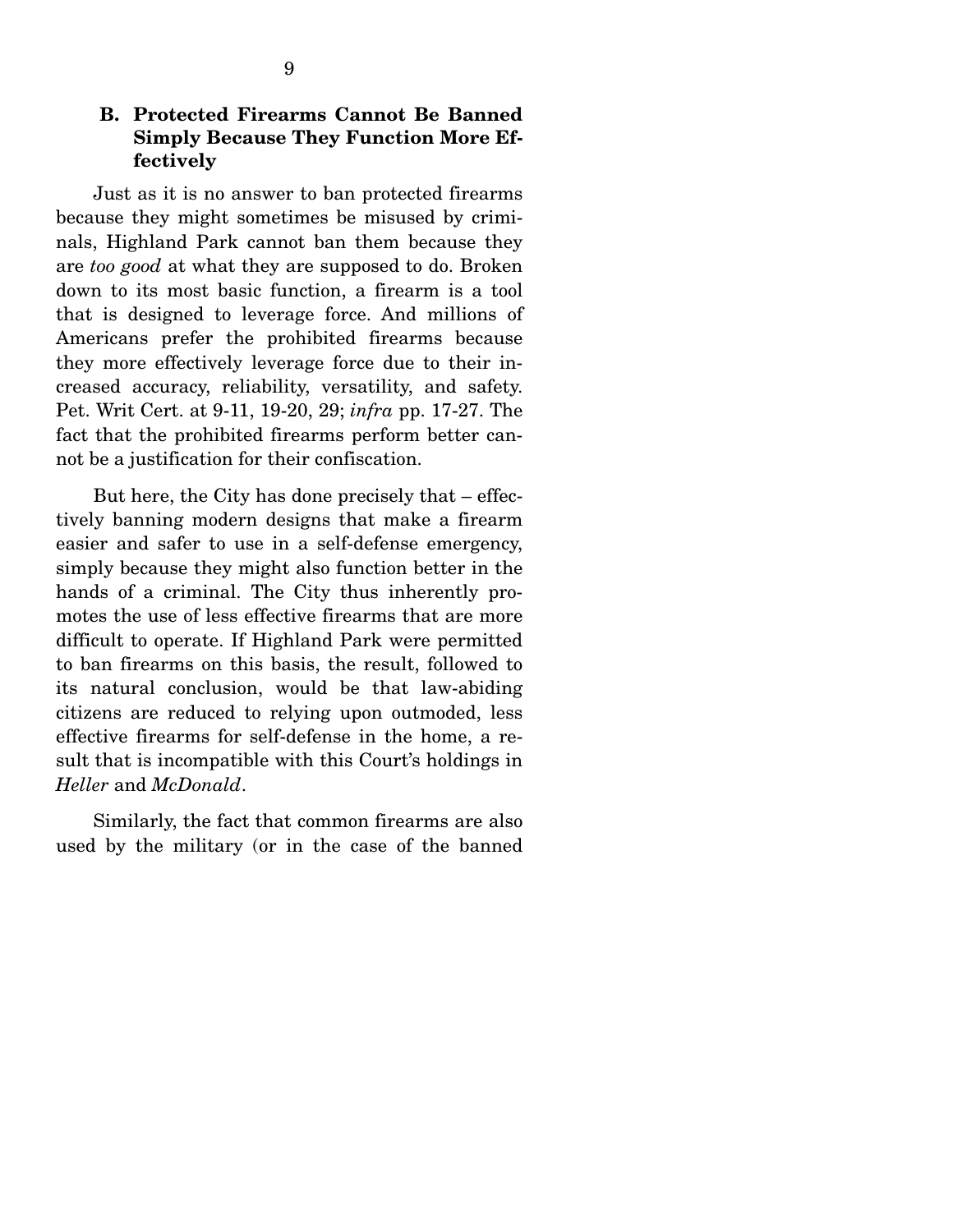firearms, have a similar appearance to those used by the military) does not warrant a ban on civilian ownership. Highland Park claims that "given their military heritage, semi-automatic weapons. . . . are not intended for self-defense but instead are based on military designs." Response Brief for Defendant-Appellee at 25, *Friedman v. City of Highland Park*, 784 F.3d 406 (7th Cir. 2015) (No. 14-3091) ECF No. 27. This is patently false. Many firearms that are popular among the American public for self-defense and other lawful purposes have military roots. For example, the iconic 1911 pistol, which has been one of the most popular handguns in American society over the past century, was adopted by the Army on March 29, 1911, and by the Navy and the Marines in  $1913.<sup>2</sup>$ And the American M1 Garand rifle, which proved itself during World War II and the Korean War, became one of the most popular rifles for hunting, target shooting, and self-defense. Julian S. Hatcher, *Book of the Garand* 251, 256 (Canton Street Press, 2012).

 Another firearm popular both with the military and the American people is the Winchester Model 12 Shotgun.<sup>3</sup> Used by the Army and Marines during World War I, World War II, and the Vietnam War, it

<sup>2</sup> *The History of the 1911 Pistol*, Browning (Jan. 24, 2011), http://www.browning.com/library/infonews/detail.asp?ID=301.

<sup>3</sup> Chris Eger, *The Winchester Model 12 Shotgun: Once Loved, Now Forgotten*, Guns.com (May 31, 2013), http://www.guns.com/2013/ 05/31/the-winchester-model-12-shotgun-once-loved-now-forgotten/.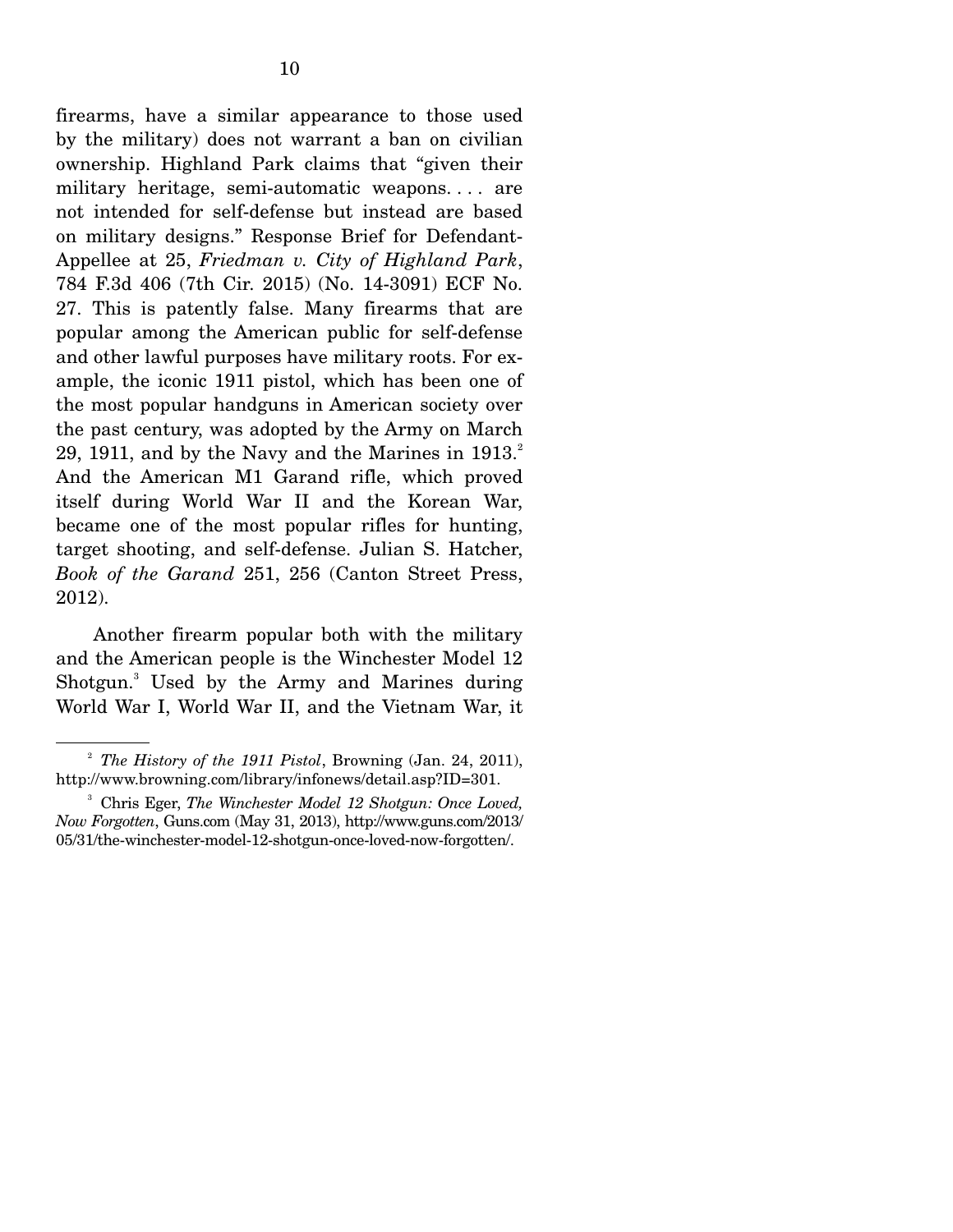was also one of the most ubiquitous shotguns of its day.<sup>4</sup> It was later replaced by the Mossberg  $500,$ <sup>5</sup> which like its predecessor, is popular for self-defense – with more than 10 million having been produced.<sup>6</sup> Additionally, the Beretta 92 is the standard sidearm of the U.S. Military and one of the best-selling handguns on the civilian market.7

 Inherently, any firearm can be used for either offensive or defensive purposes. The performance capabilities that cause many firearms to be adopted by the military also make them a preferred choice among the American people. The inextricably intertwined history of parallel use by both the military and civilians necessarily means a firearm's military heritage cannot foreclose its civilian use.

6 Brad Fitzpatrick, *G&A Perspective: Why the Mossberg 500 Is the Best Home Defense Shotgun of All Time*, Guns & Ammo (Oct. 21, 2013), http://www.gunsandammo.com/personal-defense/ ga-perspectives-mossberg-500-best-home-defense-shotgun-time/.

<sup>7</sup> *92 FS*, Beretta, http://www.beretta.com/en-us/92-fs/ (last visited Aug. 25, 2015).

<sup>4</sup> *Id*.

<sup>5</sup> David E. Petzal, *The 50 Best Guns of All Time*, Field & Stream, http://www.fieldandstream.com/node/1005010586 (last visited Aug. 25, 2015).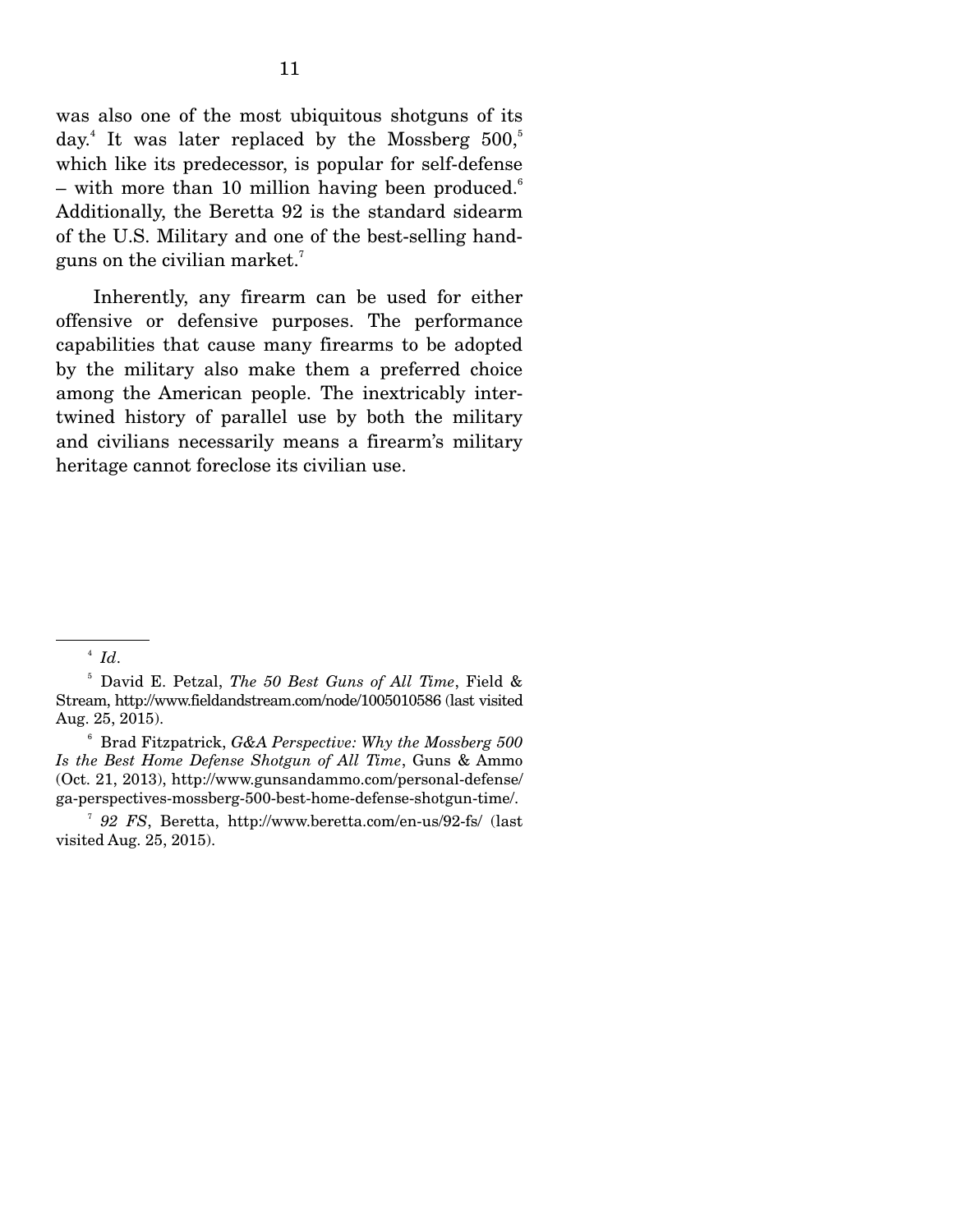### **II. Judge Easterbrook's Approach Conflicts with Precedent of This Court, Ultimately Culminating in a Test That Would Unravel the Bill of Rights by Justifying Infringements That Make the Public** *Feel* **Safer**

 The Seventh Circuit's divided panel opinion directly contradicts this Court's holdings in *Heller* and *McDonald*. Rather than follow these precedents, the majority adopted its own novel standards to determine whether certain arms may be banned, concluding with a "perceived safety" test that, left standing, would effectively eradicate the guarantees enshrined in the Bill of Rights. Review is thus critical to prevent lower courts from abdicating their duties and to restore the proper treatment of enumerated rights.

 The majority first examined whether the firearms and magazines in question were "common at the time of ratification." *Friedman*, 784 F.3d at 410. But as both the dissent and Petitioners pointed out, this approach "border[s] on the frivolous," – in fact, it has been squarely rejected by this Court. *Id*. at 413 (Manion, J., dissenting); Pet. Writ Cert. at 2 (citing *Heller*, 554 U.S. at 582). "Just as the First Amendment protects modern forms of communications . . . and the Fourth Amendment applies to modern forms of search . . . the Second Amendment extends, prima facie, to all instruments that constitute bearable arms, *even those that were not in existence at the time of the founding*." *Heller*, 554 U.S. at 582 (emphasis added). The majority's approach directly conflicts with these holdings.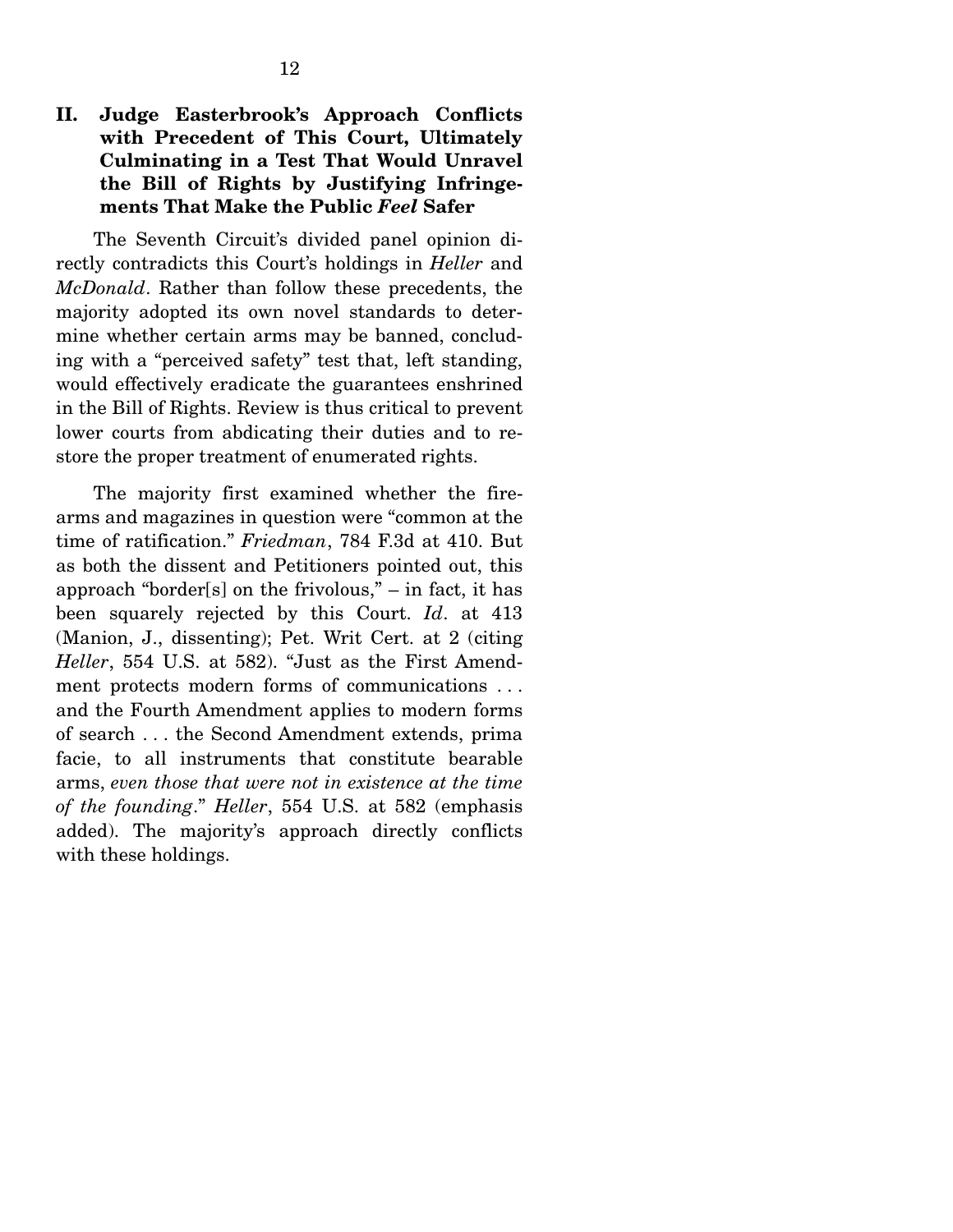Judge Easterbrook then looked to whether the banned firearms have "some reasonable relationship to the preservation or efficiency of a well-regulated militia." *Friedman*, 784 F.3d at 410. The majority found support for this based on the predication that this Court interpreted *Miller* to mean that "states, which are in charge of militias, should be allowed to decide when civilians can possess military-grade firearms, so as to have them available when the militia is called to duty." *Id*. The majority desperately misreads *Heller*. This Court read "*Miller* to say only that the Second Amendment does not protect those weapons not typically possessed by law abiding citizens for lawful purposes." *Heller*, 554 U.S. at 625. Rather than apply this test, the majority adopted a novel one that finds no support in *Heller*.

 Next, the majority examined "whether lawabiding citizens retain adequate means of selfdefense" with other firearms that are not banned. *Friedman*, 784 F.3d at 410. While Judge Easterbrook correctly observed that in *Heller* "the availability of long guns [did] not save a ban on handgun ownership," he incorrectly assumed that this was because the Court decided that long guns did not provide an "adequate means of defense." *Id*. at 411. To be sure, *Heller* observed that there were a number of reasons why many people prefer handguns for self-defense. 554 U.S. at 629. But *Heller*'s analysis of D.C.'s ban did not turn on whether rifles and shotguns were sufficient for that purpose. Rather, the Court observed that "*whatever the reason*," the American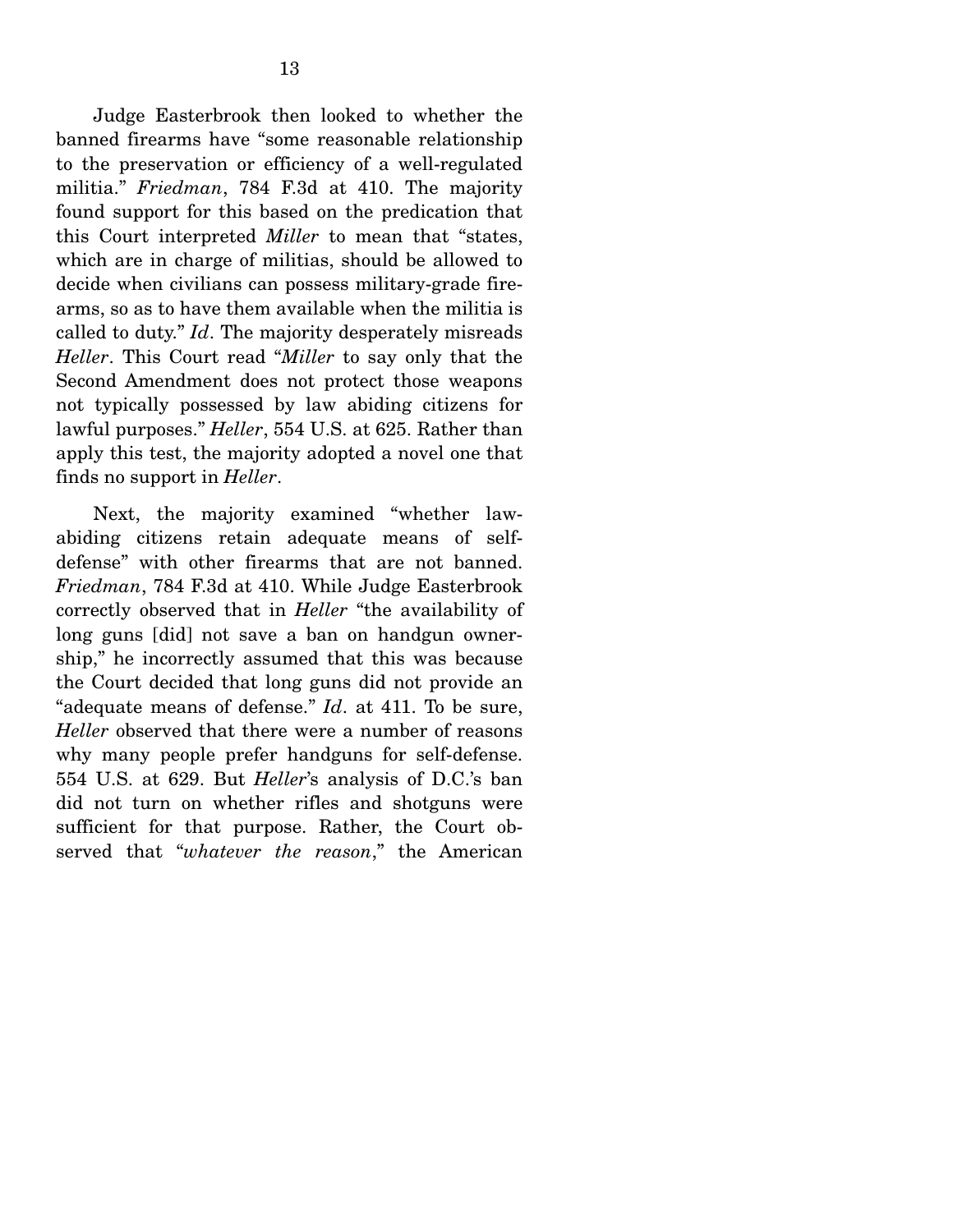people commonly select handguns for self-defense. *Id*. (emphasis added). Ultimately, bans on protected firearms are invalid not because other firearms might not suffice, but because those bans supplant the constitutional choices of the American people with the policy choices of lawmakers. The panel majority failed to appreciate this distinction.

 Ultimately, the majority's determination of whether common firearms can be banned turned on a novel and unsound inquiry – whether the restriction "makes the public *feel* safer." *Friedman*, 784 F.3d at 412 (emphasis added). The problems with this approach – and the need for Supreme Court intervention – cannot be overstated.

 As an initial matter, Judge Easterbrook's "perceived safety" or "fear" test is markedly worse than the interest balancing approach rejected in *Heller*. In rebuking that approach, the Court instructed that:

We know of no other enumerated constitutional right whose core protection has been subjected to a freestanding "interest-balancing" approach. . . . A constitutional guarantee subject to future judges' assessments of its usefulness is no constitutional guarantee at all.

*Heller*, 554 U.S. at 635. If a constitutional right subject to the judiciary's view of its utility is *no guarantee* at all – what guarantee remains of a right that is subject to public fears concerning its exercise? Setting aside the panel's speculation about what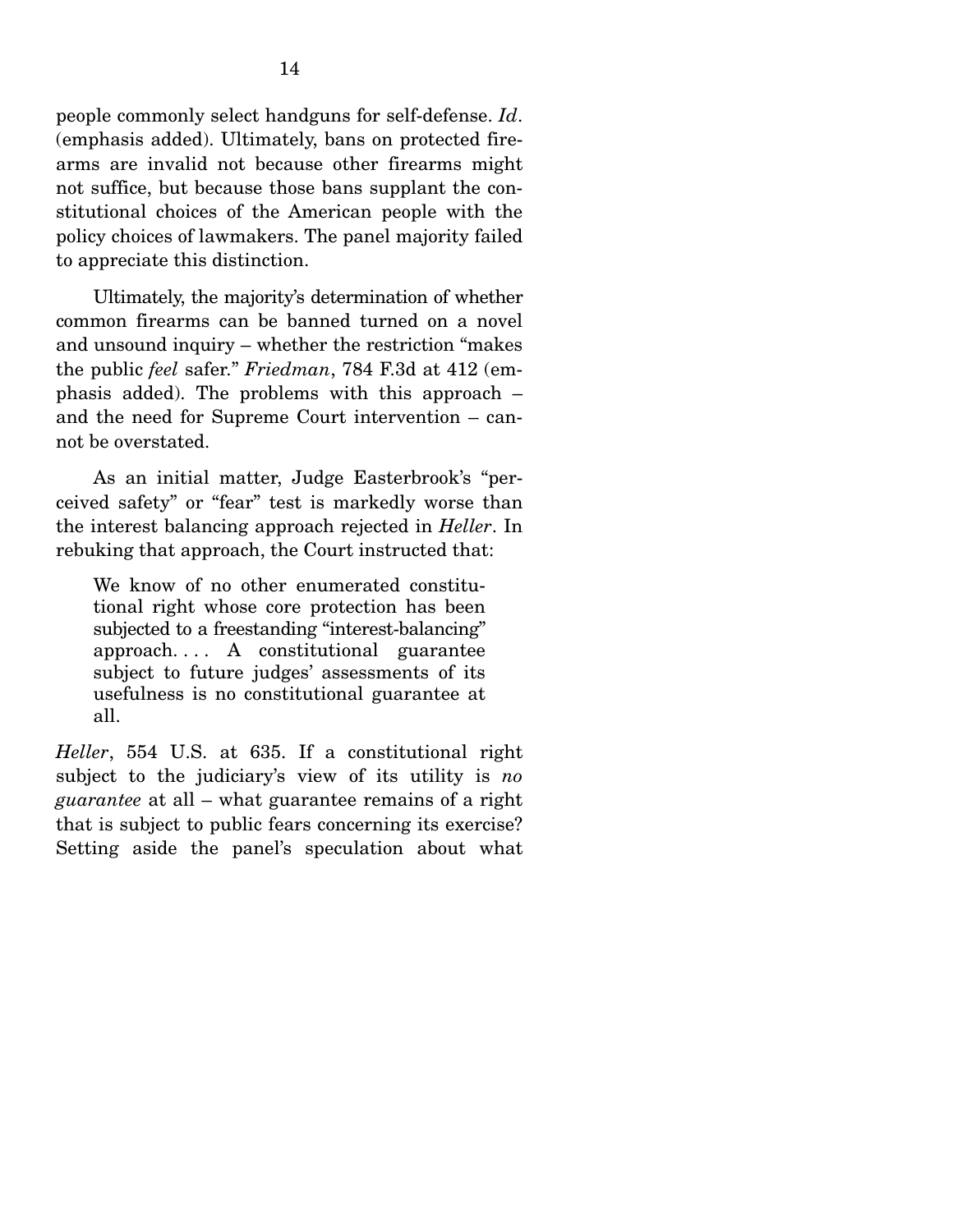makes the public *feel* safer, even if a ban might entirely relieve the public's fears of criminal violence, it would not justify a constitutional infringement. Allowed to stand, the majority's "fear test" would effectively permit legislators to trample the constitutional rights of the minority at the whims of the majority.

 Casting aside constitutional protections based on a "fear test" in one context will inevitably weaken them in others. As the Court confirmed, "[t]he relationship between the Bill of Rights' guarantees and the States must be governed by a single, neutral principle." *McDonald*, 561 U.S. at 788. For "[t]he right to keep and bear arms . . . is not the only constitutional right that has controversial public safety implications. All of the constitutional provisions that impose restrictions on law enforcement and on the prosecution of crimes fall into the same category." *Id*. at 783.

 Certainly the public might *feel* safer if police dispensed with probable cause requirements and engaged in warrantless searches of the homes of anyone in the neighborhood who looks too dangerous. But "[j]ustifications founded only on fear and apprehension are insufficient to overcome" constitutional rights. *Teterud v. Burns*, 522 F.2d 357, 361-62 (8th Cir. 1975). And certainly this must be, lest, "[w]here in the name of common-sense, are our fears to end if we may not trust our sons, our brothers, our neighbors, our fellow-citizens?" The Federalist No. 29 (Alexander Hamilton).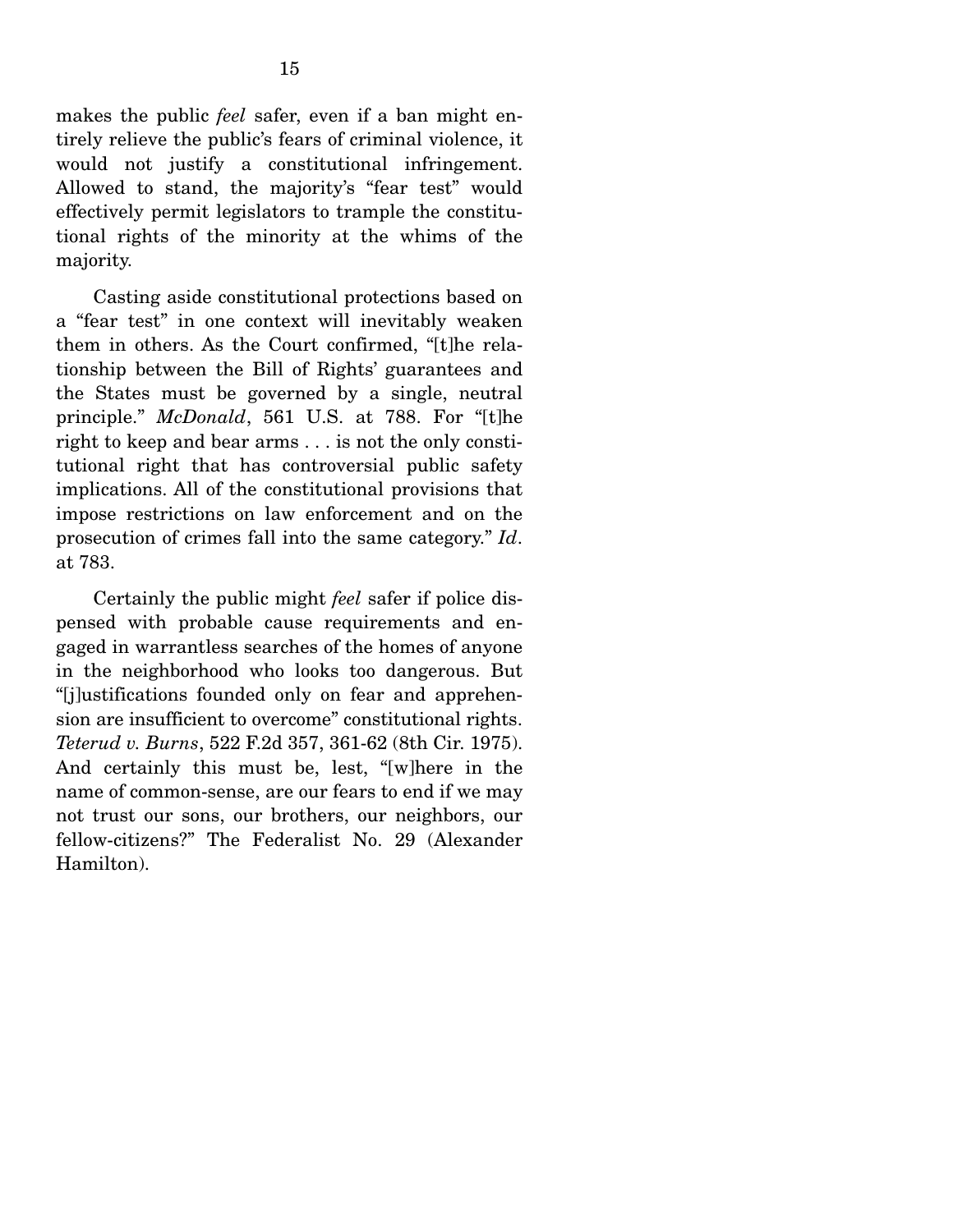The purpose of the Bill of Rights is to protect against the destruction of those rights, particularly in the face of emotional arguments when it might be easier to ignore them. During times when the flames of public fears are stoked, upholding the Constitution in the face of these fears is a solemn task.

Some cost will be paid by anyone who approves or implements a constitutional decision where it is unpopular, or who refuses to work to undermine the decision or to force its reversal. . . . The promise of constancy, once given, binds its maker for as long as the power to stand by the decision survives and the understanding of the issue has not changed so fundamentally as to render the commitment obsolete. From the obligation of this promise this Court cannot and should not assume any exemption when duty requires it to decide a case in conformance with the Constitution.

#### *Planned Parenthood of Southeastern Pa. v. Casey*, 505 U.S. 833, 867-68 (1992).

 Rather than perform their duty to enforce the Constitution, lower courts are attempting to eradicate the Second Amendment by disregarding the Bill of Rights and the precedents of this Court. Indeed, the panel here abdicated its responsibility and merely concluded that, in light of "ambiguous passages in the Supreme Court's opinions," it was best to leave a determination of what firearms American citizens have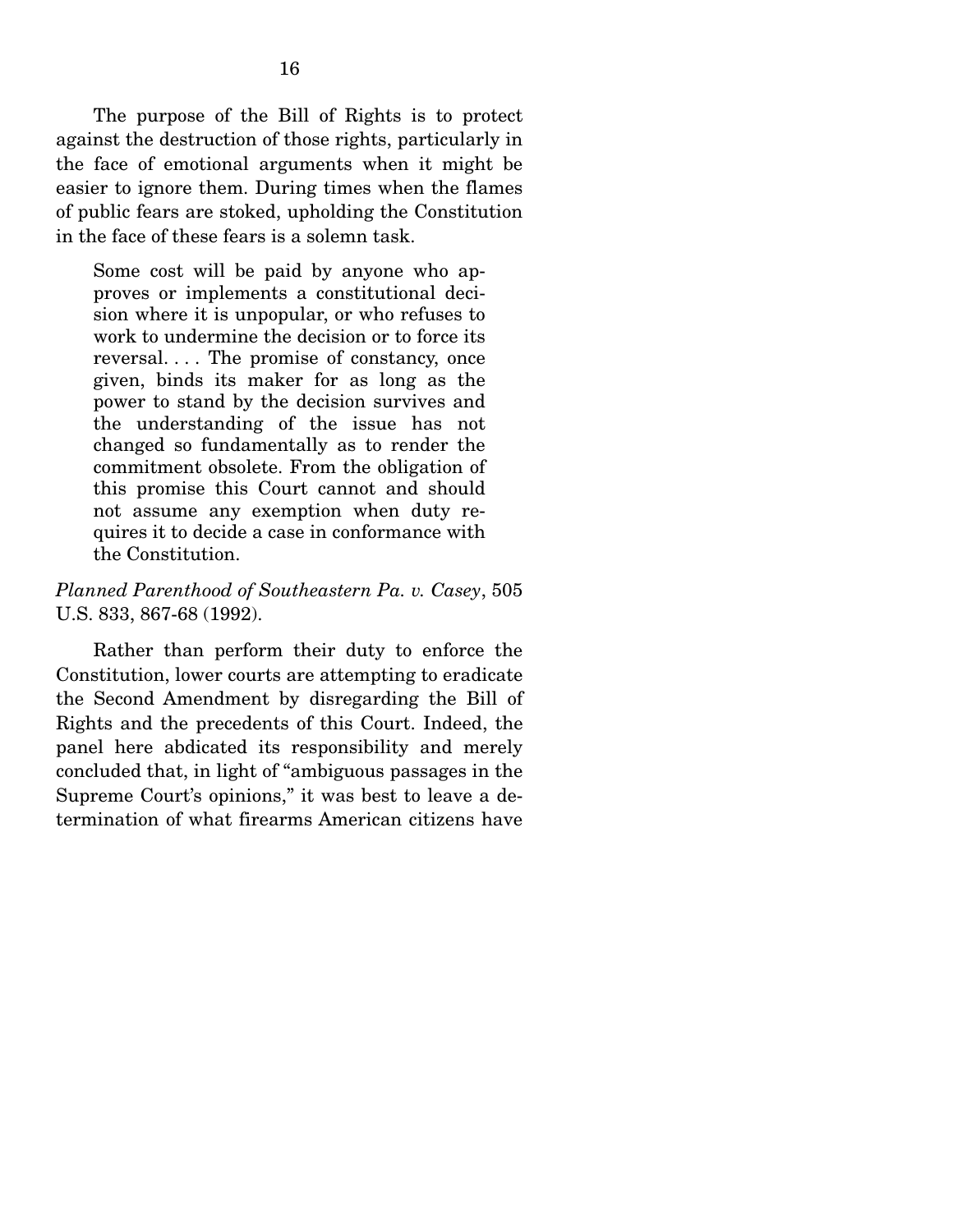a right to possess up to the "political process and scholarly debate." *Friedman*, 784 F.3d at 412.

 But a constitutional right that is meant to protect against infringements by the executive and legislative branches – and has its scope simultaneously manipulated by them  $-$  is no guarantee at all. "The dangers inherent in allowing even well intentioned executive [or legislative] action to go unchecked" even if it "was undertaken in the name of national security were among the primary reasons the founding fathers insisted upon the protections embodied in our constitutional system of checks and balances and more particularly the specific commands of the bill of rights." *Burkhart v. Saxbe*, 448 F. Supp. 588, 604 (E.D. Pa. 1978) *aff 'd in part sub nom. Forsyth v. Kleindienst*, 599 F.2d 1203 (3d Cir. 1979).

 If legislators wish to limit the scope of the Second Amendment, the Constitution provides a mechanism for doing so. U.S. CONST. art. V. This is a difficult and time-consuming process, and intentionally so. The majority's decision effectively allowed the City to circumvent this process, casting aside the inalienable rights of the American people based on the perceived feelings of some members of the public.

 If fundamental rights are left to fluctuate on the ever-changing tide of public sentiment, they will cease to have meaning. Without instruction from the Court, "there will be much to fear from the bias of local views and prejudices, and from the interference of local regulations." The Federalist No. 22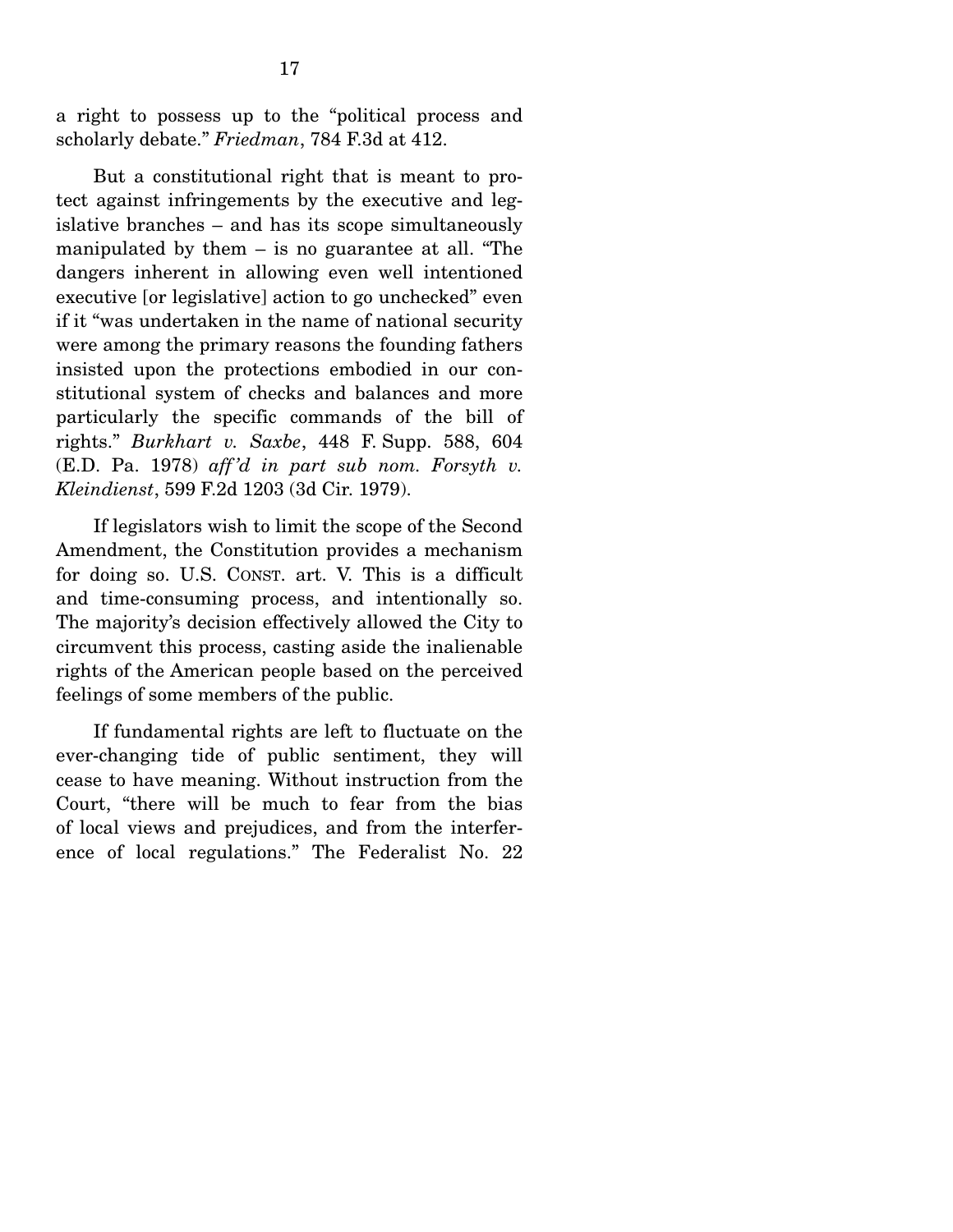(Alexander Hamilton). Because lower federal courts are not free to disregard clear holdings from the Supreme Court, review by the Court is critical to correct the majority's improper treatment of Petitioners' Second Amendment claims and to enforce the Bill of Rights.

### **III. The Prohibited Firearms and Features Are Hugely Popular for Self-Defense and Other Lawful Purposes Because They Offer Greater Accuracy, Reliability, Overall Practicality, and Safety**

 It is no surprise that the firearms the City prohibits are overwhelmingly preferred by millions of law-abiding Americans. Pet. Writ Cert. at 9-11, 19-20, 29. Their popularity is a natural consequence of their innate utility, particularly for self-defense. Indeed, each design characteristic and feature the City restricts enhances the firearm's suitability for that purpose. Cosmetically, these features may appear daunting to some. But their presence results in firearms that are extremely accurate, reliable, and practical – and among the safest on the market.

#### **A. The Prohibited Firearms Provide Greater Accuracy**

 One of the most important factors for determining a firearm's suitability for self-defense is accuracy, or the ability of the operator to hit his or her intended target. This reality notwithstanding, Highland Park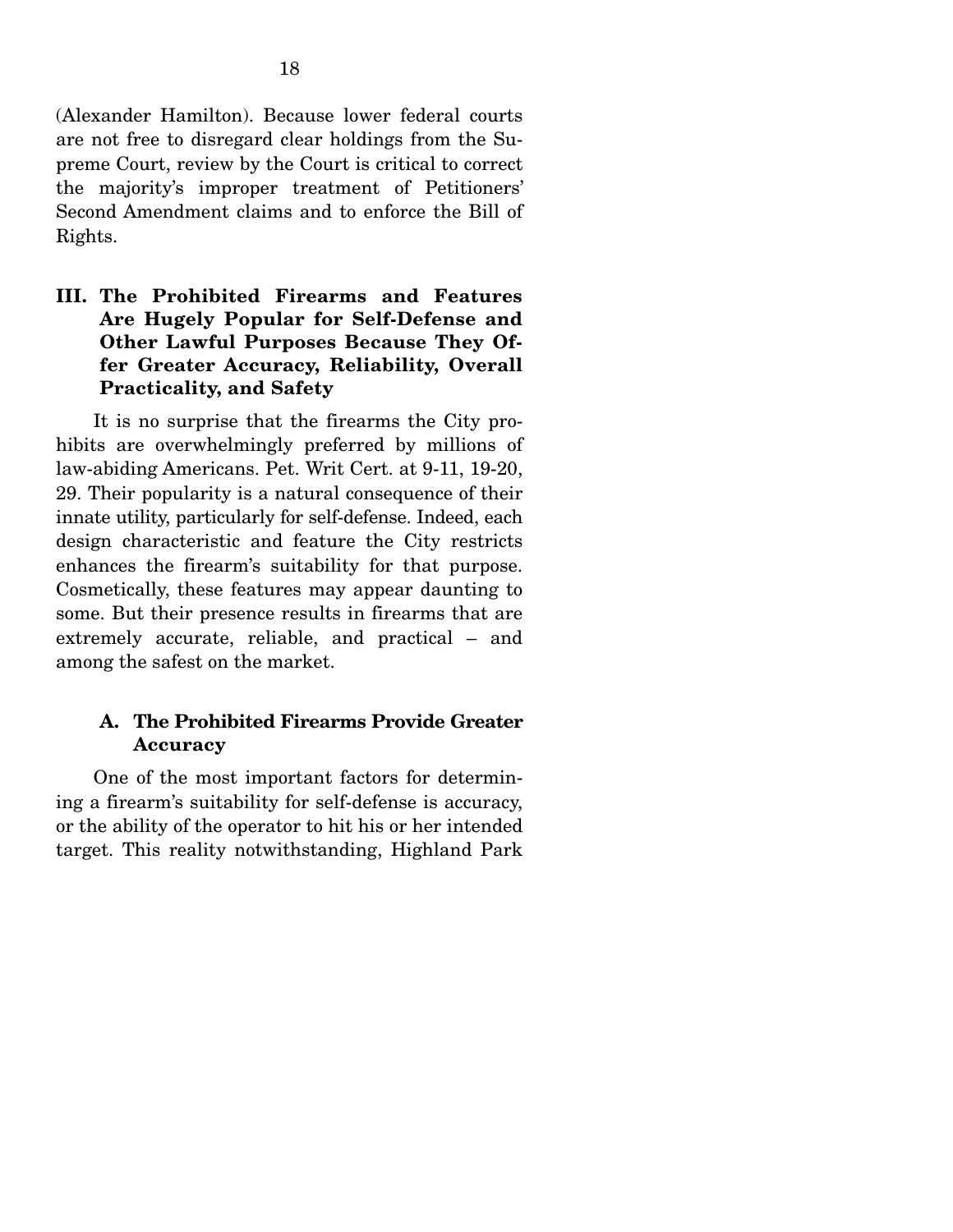bans firearms based on features and design characteristics that increase their accuracy.

 First, Highland Park prohibits certain firearms that have a "semi-automatic" function. Highland Park, Ill., City Code § 136.001(C) (2013). Despite misconceptions resulting from misleading media reports and attempts by proponents of firearm bans to liken the prohibited firearms to automatic military arms, they are not machine guns. With automatic firearms, if the operator holds down the trigger, the gun will fire rapidly and continuously until the trigger is released. Sporting Arms and Ammunition Manufacturer's Institute, *Non-Fiction Writer's Guide – A Writer's Resource to Firearms and Ammunition* (1998). By contrast, the banned firearms discharge one bullet per pull of the trigger, just like all other semiautomatic rifles and handguns, classic revolvers, and even bolt-action rifles. What's more, these firearms have nearly identical rates of fire to one another. They are all much slower than machine guns. David B. Kopel, *Rational Basis Analysis of "Assault Weapon" Prohibition*, 20 J. Contemp. L. 381, 389-90 (1994).

 Semi-automatic pistols and rifles are often preferred over manual firearms like revolvers and boltaction rifles because they reduce a firearm's recoil or "kick." Recoil causes the barrel of the firearm to move off target, and often causes the operator to flinch, inherently making it more difficult to hit one's target. Semi-automatic firearms reduce recoil by naturally harnessing that energy to load the next cartridge into the firing chamber. *Id*. at 402.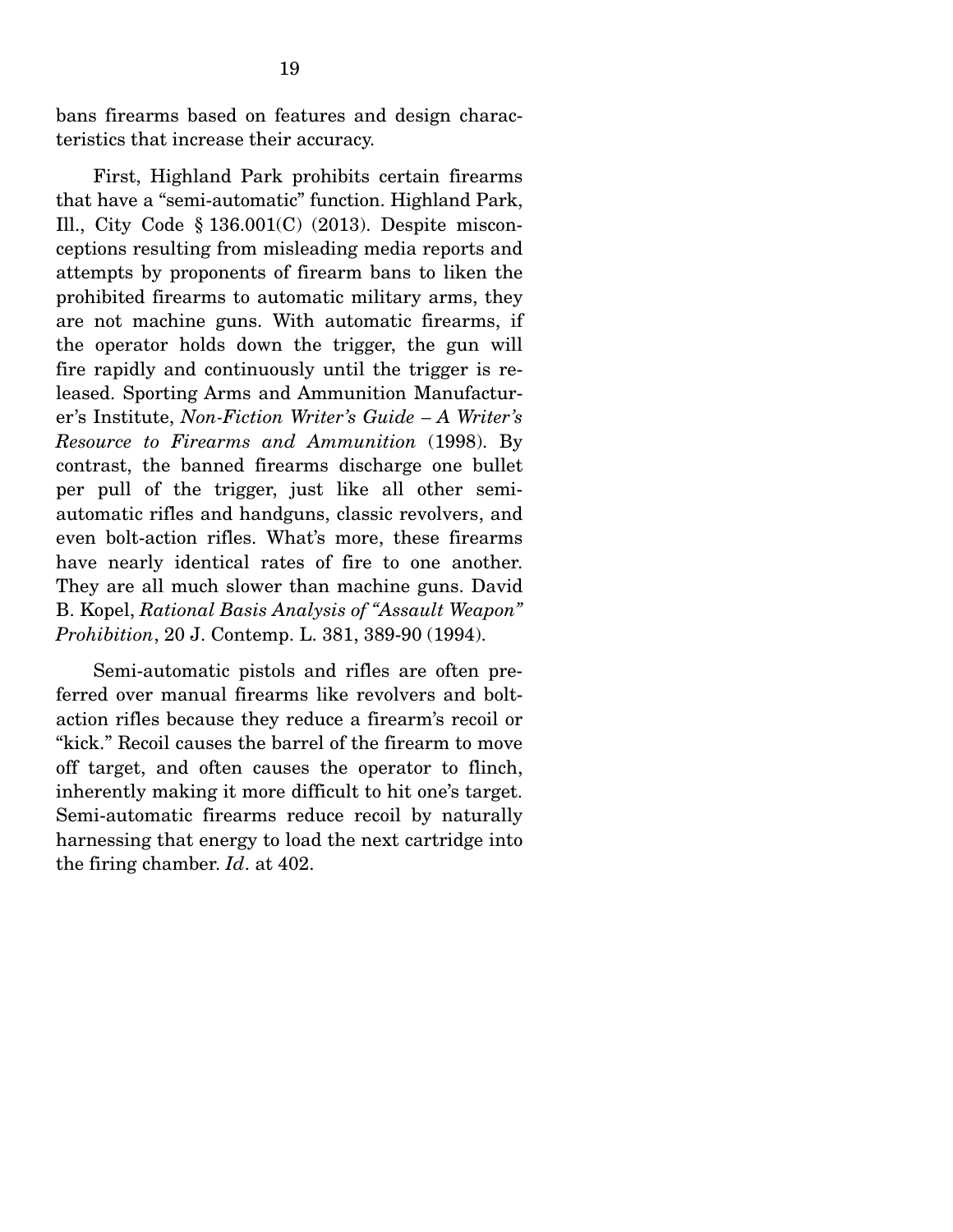"Muzzle brakes" and "compensators" are also designed to reduce a firearm's recoil. These features, which are banned by Highland Park, City Code §§ 136.001(C)(1)(e), 136.001(C)(3)(d), channel a portion of the excess gasses generated by firing a round backward or to the side and away from the operator to act as a counter-force to the recoil. Both the semiautomatic design and the presence of a "muzzle brake" or "compensator" make the prohibited firearms more accurate and easier to control. This is true for all users, but particularly for novice operators and weaker individuals.

 The City next targets firearms with a "protruding grip" in front of the trigger guard. City Code  $\S$ § 136.001(C)(1)(b), 136.001(C)(3)(a), 136.001(C)(4)(b). These forward grips allow users to better stabilize the firearm. Similar to features designed to reduce recoil, the incorporation of an additional grip for the user's non-trigger hand keeps the muzzle from rising after a shot is fired, thereby allowing the user to fire a more accurate shot. Kopel, *supra*, at 402.

 Finally, Highland Park prohibits the use of "telescoping" and "thumbhole" stocks, City Code §§ 136.001(C)(1)(c), 136.001(C)(3)(b), 136.001(C)(4)(c), each of which promote accuracy. "Telescoping stocks" allow length of the firearm to be adjusted for use by different family members or other users depending on their size, stature, thickness of clothing, and shooting position. A fitted rifle naturally allows for improved comfort and control during use. And "thumbhole stocks" allow the user to place the thumb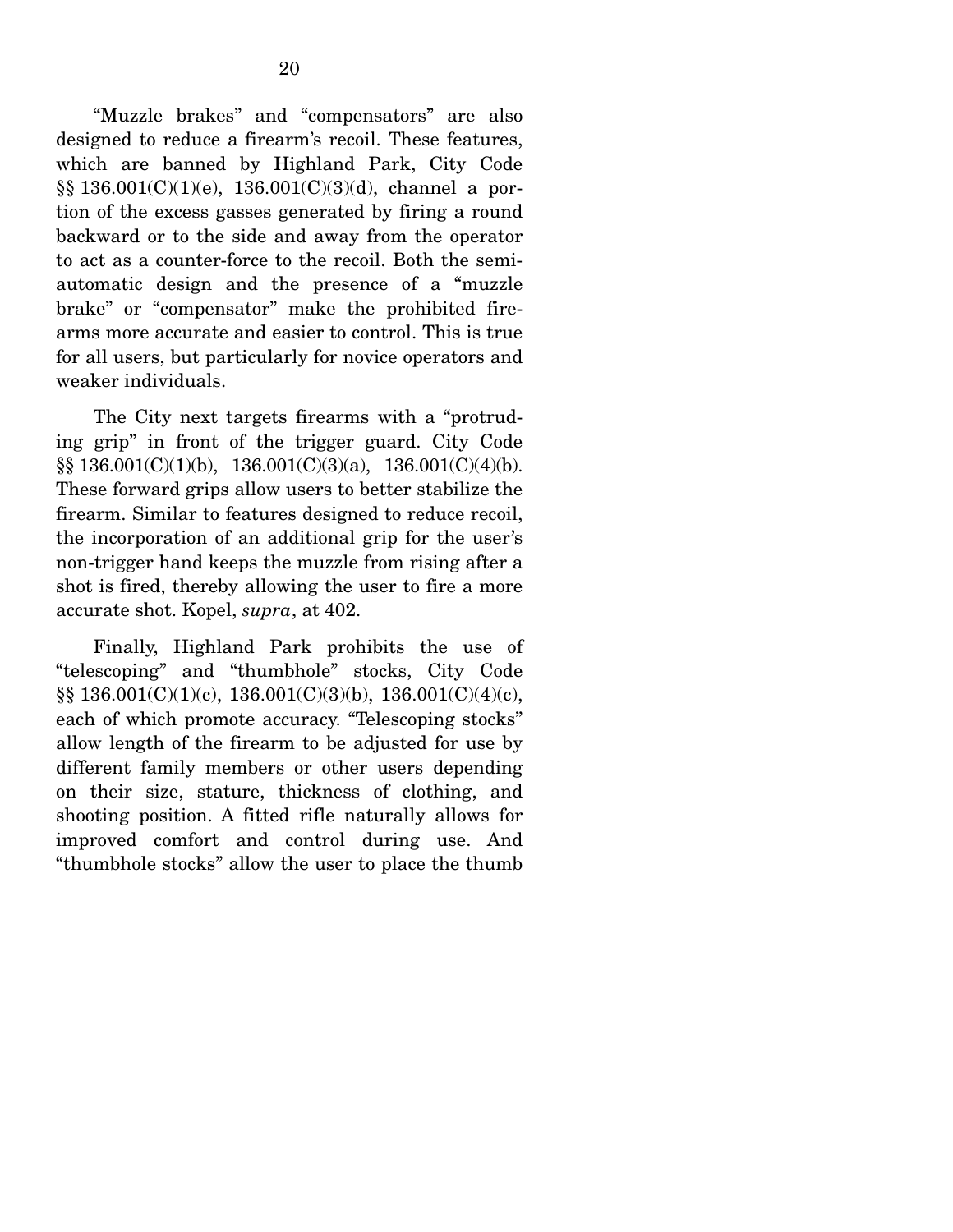on the firing hand into the stock of a rifle behind the trigger guard, allowing for a better grip. The thumbhole functions similarly to a pistol grip for the trigger hand, promoting increased control and stability, as well as recoil management, thereby improving accuracy.

 Because the prohibited features greatly increase accuracy, firearms equipped with them have become ubiquitous in modern society.<sup>8</sup> As one decorated firearm expert explained, "men and women alike just shoot better with a carbine than with a pistol. The AR is unbelievably versatile. . . . It will outperform the pistol. [It] has little to no recoil."9

#### **B. The Prohibited Firearms Are Extremely Durable and Reliable**

 Improved designs and functional developments in the firearm industry over the last century have made the banned firearms among the most reliable and durable firearms on the civilian market. They generally utilize very simple, streamlined designs with few

<sup>8</sup> Patrick Mott, *In Defense of the AK-47: The Controversial Weapon, Like Other Semiautomatics, Is Actually Precise and Durable and Has Nostalgic Appeal, Owners Say*, L.A. Times, Feb. 24, 1989, http://articles.latimes.com/1989-02-24/news/vw-154\_ 1\_semiautomatic-weapon.

<sup>9</sup> American Rifleman Staff, *The AR for Home Defense: One Expert's Opinion*, Am. Rifleman (May 26, 2015), http://www.american rifleman.org/articles/2015/5/26/the-ar-for-home-defense-one-expertsopinion/.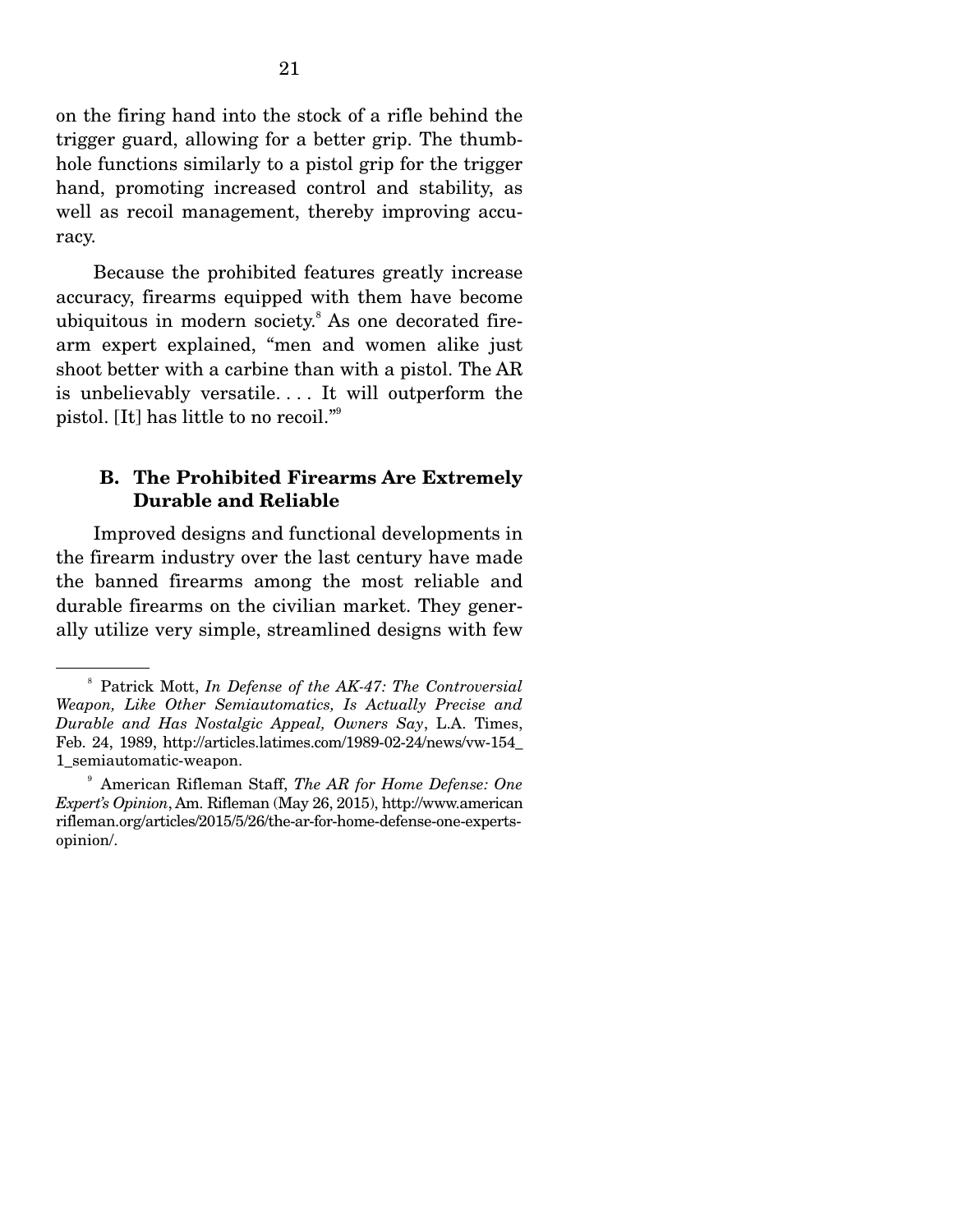moving parts and loose internal frictions that reduce the likelihood that the firearm will jam. The banned firearms are also typically manufactured from rust proof materials such as aluminum, advanced polymers, and carbon fiber – further decreasing the risk that the firearm will fail to function properly.<sup>10</sup> They are thus particularly desirable for users in hot climates and marine environments, where the combination of sweat, salt, high temperatures, and/or humidity rapidly eats away at less advanced materials, causing the firearm to fail.<sup>11</sup> They are also extremely durable and easy to maintain. "You can drop [it] . . . get it muddy. You don't have to baby it. Some other guns you have to clean every five rounds.  $\dots$ ."<sup>12</sup>

#### **C. The Prohibited Firearms Are Highly Versatile, Practical, and Affordable**

 Men and women also commonly select the prohibited firearms because they are highly customizable to the user, they offer many practical benefits for home defense, and they offer great value for the cost.

<sup>10</sup> *Windham Weaponry Carbon Fiber SRC AR-15*, Tactical-Life (Oct. 8, 2013), http://www.tactical-life.com/firearms/windhamweaponry-carbon-fiber-src-ar-15/#windham-weaponry-carbonfiber.

<sup>&</sup>lt;sup>11</sup> Patrick Sweeney, *Guide to Gun Metal*, RifleShooter (Dec. 29, 2011), http://www.rifleshootermag.com/rifles/ar-15/guide-to-gunmetal/.

<sup>&</sup>lt;sup>12</sup> Mott, *supra*, note 8.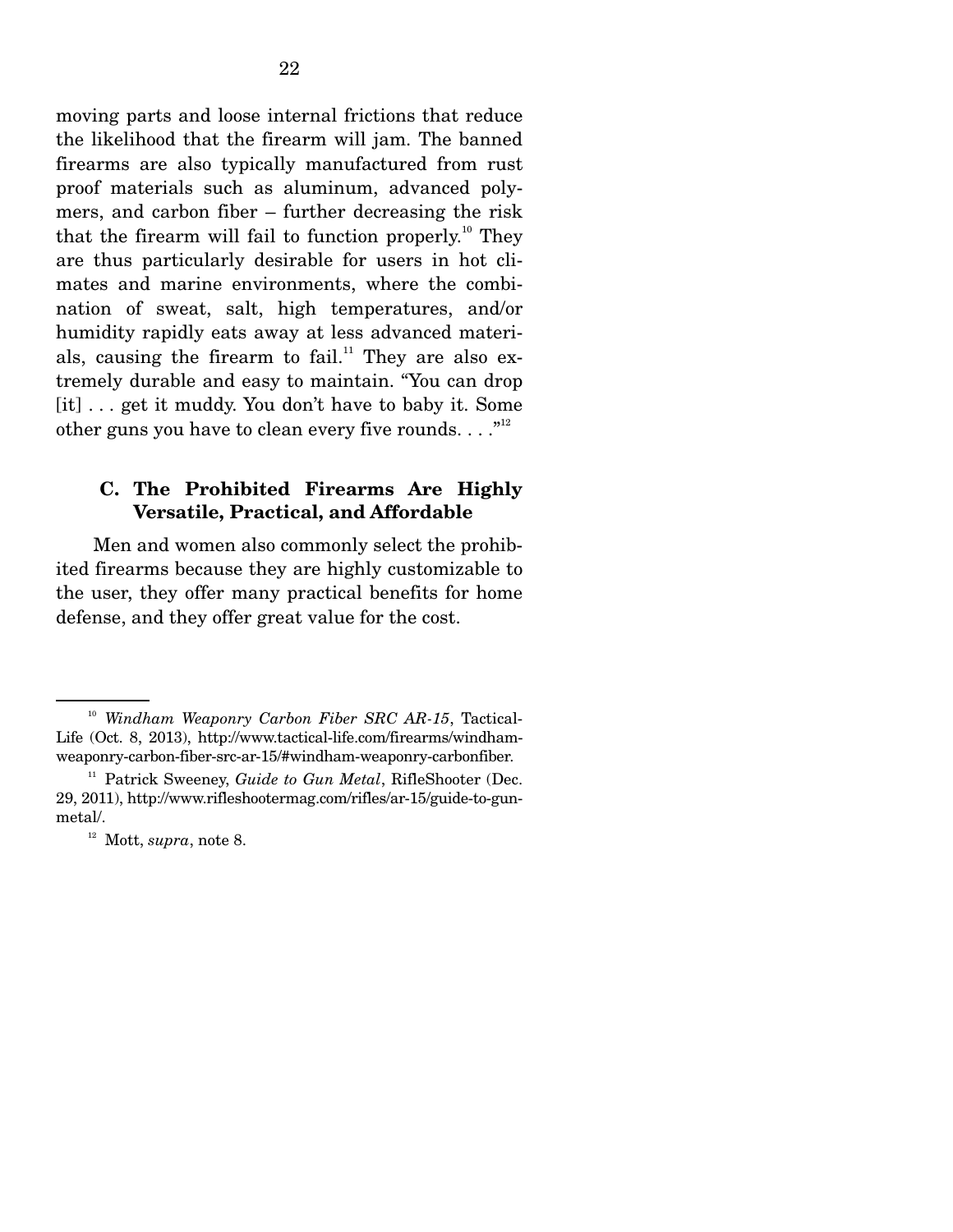One of the primary reasons the prohibited firearms have become so popular is their unique adaptability to a wide range of operator sizes, strengths, infirmities, and age, as well as to a variety of locations where citizens may need to defend themselves. For example, they are typically designed to allow the user to mount various lights and scopes that are tailored to his or her use, the nature of the property, and the amount of light. Similarly, "protruding grips" can easily be changed to suit different hand sizes. Adjustable or "telescoping" stocks also allow family members to comfortably use the same firearm and adjust it to their needs.

 Firearm owners also prefer the prohibited firearms because they are designed to accept a variety of popular ammunition cartridges. The standard cartridge used in many of the prohibited firearms is the .223 Remington – a lightweight, highly accurate cartridge that produces little recoil and will not over penetrate, making it a desirable choice in urban environments. Unlike more powerful cartridges, the .223 decreases the risk that a bullet will travel through a common wall and strike a neighbor. But the prohibited firearms can also be chambered to accept many other types of ammunition, allowing firearm owners to use them for a variety of different lawful uses by selecting the cartridge most suitable for their needs.

 These are but a few examples of how the prohibited firearms can be customized to the user. *Brownells Catalog*, a popular resource for firearms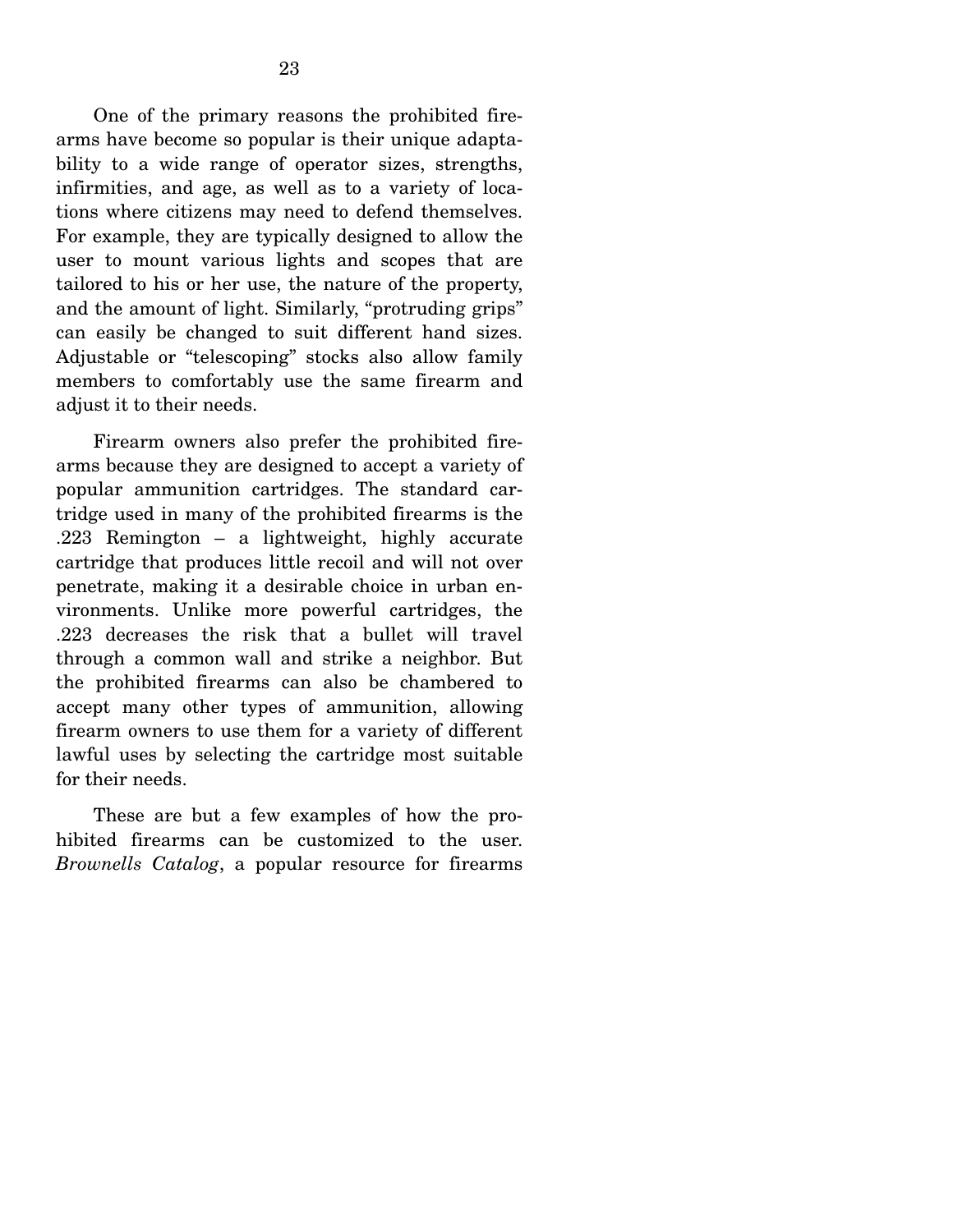accessories, has nearly 100 pages of product listings for the AR-15 alone, offering tools, parts, triggers, books, sights, magazines, cleaning products, stocks, and much more. *Brownells Catalog* (Brownells, 68th ed. 2015).

 The prohibited firearms and magazines also have many characteristics that give them widespread practical appeal for home defense. For example, a shorter, "telescoping stock" makes rifles more maneuverable and thus harder for an attacker to wrestle away. Kopel, *supra*, at 398-99. "Protruding grips" and "thumbhole stocks" also promote better handling, avoiding drops and allowing individuals to hold the firearm with one hand while the other hand opens a door or dials 911.

 The City also bans the use of firearms with a magazine capable of holding more than ten rounds, City Code  $$136.001(C)(2)$ , despite these being the standard capacities for the most common handguns and rifles in American society, Pet. Writ Cert. at 10- 11, 20. There are a number of reasons why Americans prefer magazines over ten rounds for self-defense. Critically, they decrease the risk of running out of ammunition before one can successfully repel a criminal attack. The availability of more ammunition for self-defense is particularly preferable given that: (1) over 480,000 violent crimes per year involve three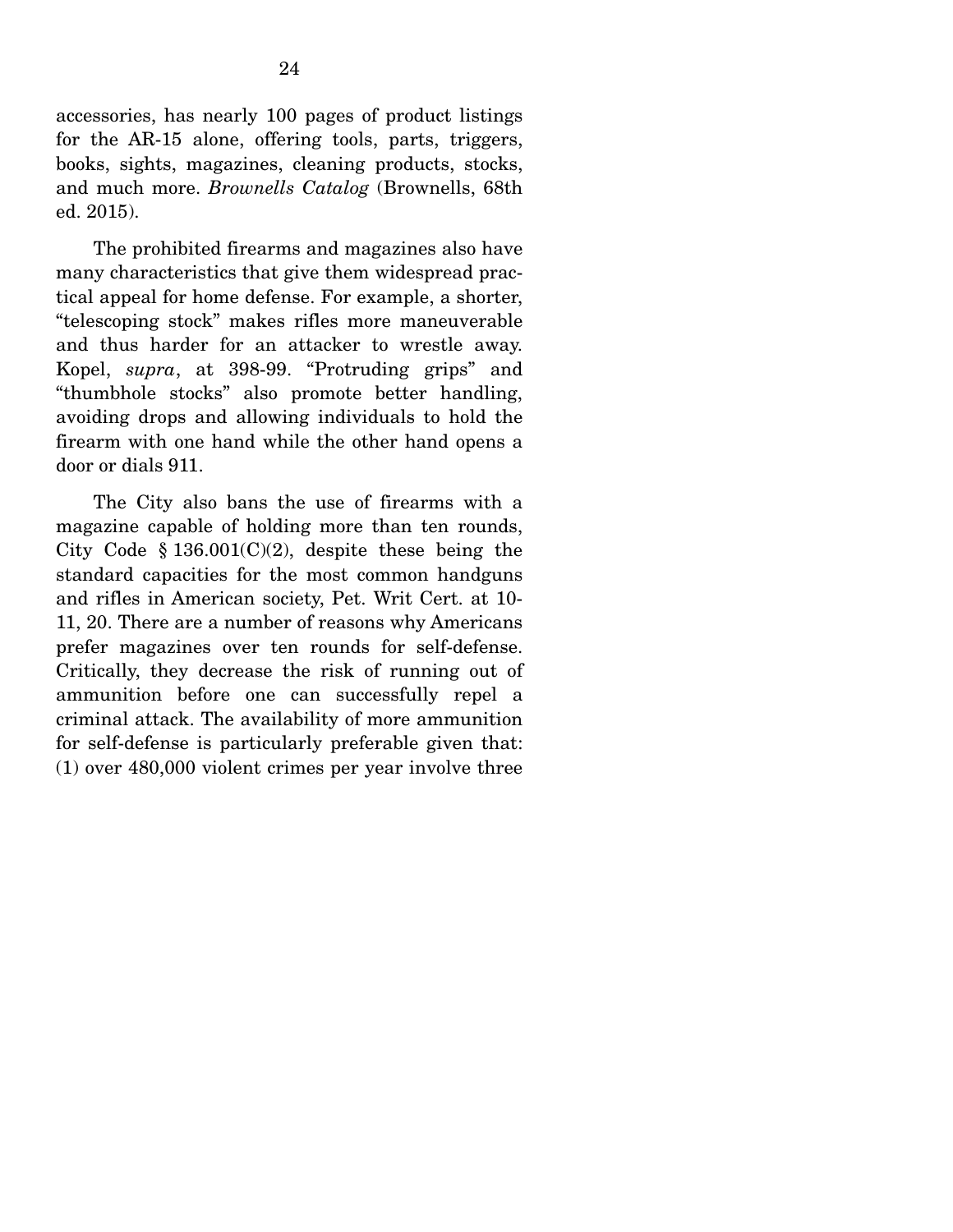or more attackers, $13$  thus increasing the likelihood that a greater number of defensive discharges will be required to eliminate the threat, Declaration of Massad Ayoob in Support of Motion for Preliminary Injunction at 2-7, *Fyock v. City of Sunnyvale*, 25 F.Supp.3d 1267 (N.D. Cal. 2014) (No. 13-5807) ECF No. 11; (2) the stress of a criminal attack greatly reduces the likelihood that shots fired will hit the aggressors, Appellants' Appendix at 183, *Friedman v. City of Highland Park*, 784 F.3d 406 (7th Cir. 2015) (No. 14-3091) ECF No. 16-1; *see also* Declaration of Massad Ayoob at 10, *Fyock*, No. 13-5807; and (3) a single shot that does strike an aggressor will rarely incapacitate him before he can complete his attack. Declaration of Massad Ayoob at 3-4, *Fyock*, No. 13- 5807.

 Finally, the prohibited firearms are routinely selected by millions of Americans due to their affordability. Many can be purchased for as little as a few hundred dollars, $^{14}$  they often use sporting cartridges that are available at discount stores, $15$  and most can

<sup>&</sup>lt;sup>13</sup> Criminal Victimization in the United States, 2008 Statis*tical Tables, National Crime Victimization Survey*, Bureau of Justice Statistics (2010), http://bjs.gov/content/pub/pdf/cvus08.pdf; *see also* Appellants' Appendix at 183, 784 F.3d 406 (No. 14-3091) ECF No. 16-1.

<sup>14</sup> *See, e.g.*, Hi-Point Firearms, http://www.hi-pointfirearms. com/Hi-Point-carbines/9MM\_carbine.html (last visited Aug. 23, 2015).

<sup>&</sup>lt;sup>15</sup> Tom McHale, *Surplus Ammo: Shooting a Little Bit of History – Literally*, Ammoland Shooting Sports News (July 15, 2014), (Continued on following page)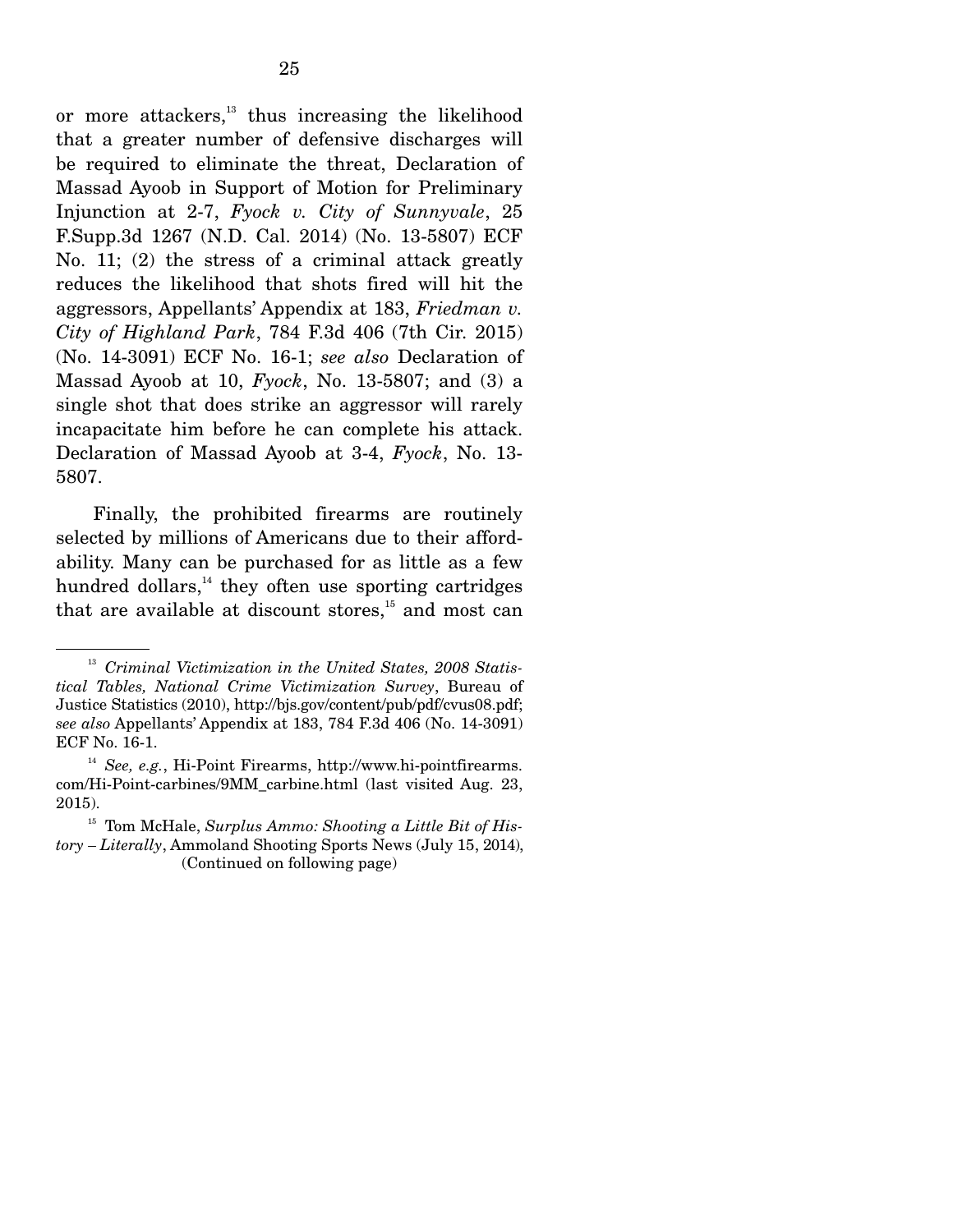be modified to accept inexpensive rimfire ammunition.16 Moreover, the highly adaptable nature of the banned firearms allows consumers to select one firearm for the family for a variety of lawful purposes rather than purchasing multiple firearms.

#### **D. The Prohibited Firearms Are Among the Safest on the Civilian Market**

 The prohibited firearms are perhaps the safest options available to American consumers today. Indeed, many of the features that the City criminalizes are specifically designed to reduce the risk of injury to both the user and bystanders.

 Most notably, the City bans the use of "barrel shrouds" – properly referred to as handguards. Handguards surround the barrel (either partially or completely encircling it), allowing the user to hold the firearm with his or her forward hand without being burned. The need to insulate the barrel is not unique to the banned firearms due to an alleged increased rate of fire. The banned firearms fire at the same rate as other common firearms. Moreover, the barrel of any firearm is typically too hot to touch after two or three discharges. For this reason, handguards (or

http://www.ammoland.com/2014/07/surplus-ammunition-shootinga-little-bit-of-history-literally/#axzz3jfJoNZcM.

<sup>16</sup> Shelby Murdoc, *.22 Conversion Kits for the Budget Minded*, Shooting Sports Retailer (June 30, 2015), http://www.shooting sportsretailer.com/2015/06/30/22-conversion-kits-budget-minded/.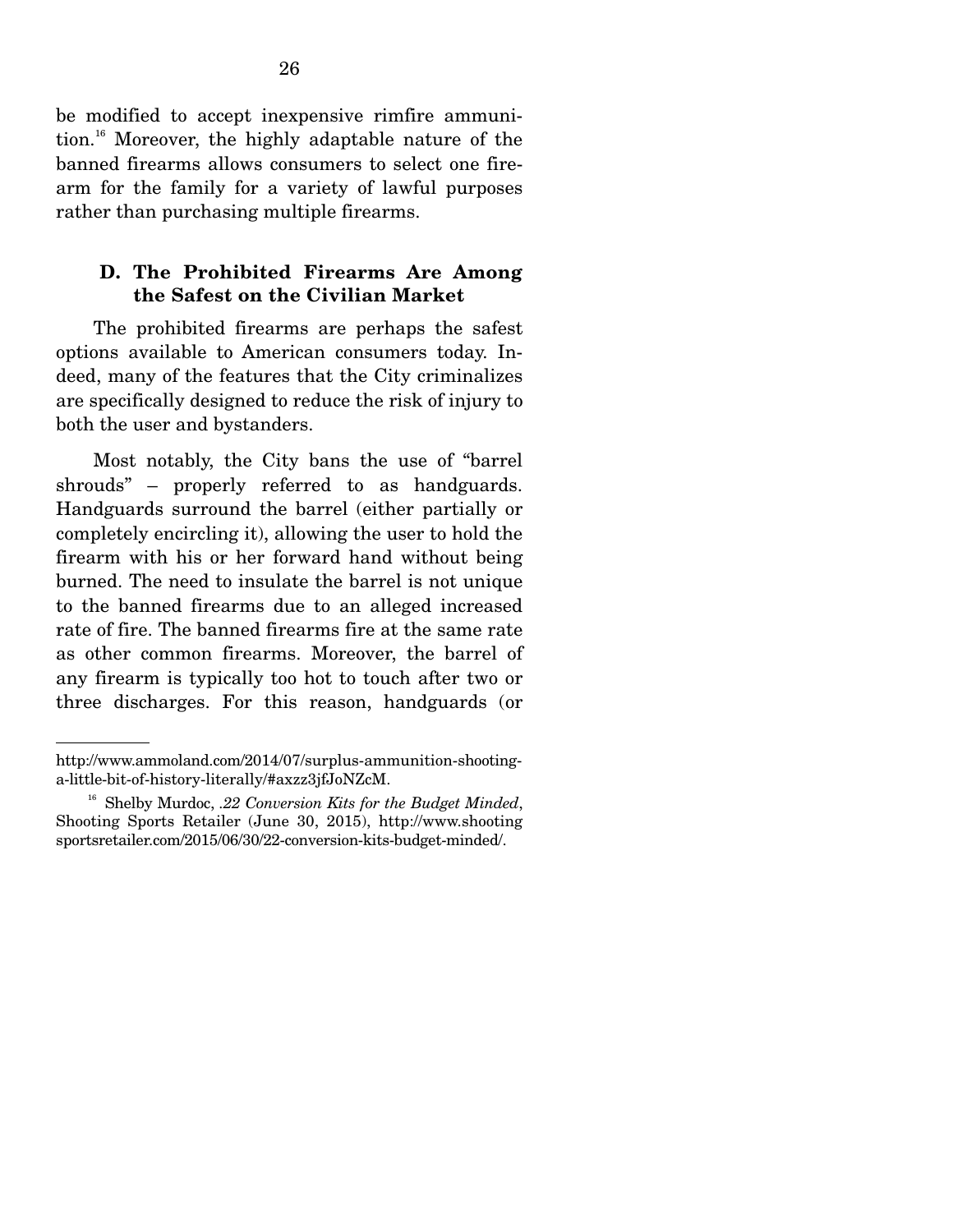wooden stocks on historical rifles) have long been incorporated to prevent user injury, and they are found on virtually every rifle today. Handguards reduce the risk of burns to both the operator and family members and prevent against errant shots by allowing the user to properly grip the firearm during discharge.

 Incredibly, Highland Park exempts devices that would otherwise be prohibited as a "barrel shroud" if they do not allow "the bearer to hold the firearm with the non-trigger hand *without being burned*." City Code §§  $136.001(C)(1)(d)$ ,  $136.001(C)(2)(c)$ . Thus, the City authorizes the use of firearms that will burn the operator by banning firearms with safety features that protect her from being burned.

 Other features like grips, adjustable stocks, and components designed to reduce recoil also make the prohibited firearms safer. Again, these features make the firearm easier to control, thereby minimizing the risk of errant shots. Moreover, they reduce the risk of drops and accidental discharges, while making it less likely that an attacker will gain control of the firearm. Like handguards, these features have contributed to the ubiquity of the banned firearms by enhancing their safety.

--------------------------------- ---------------------------------